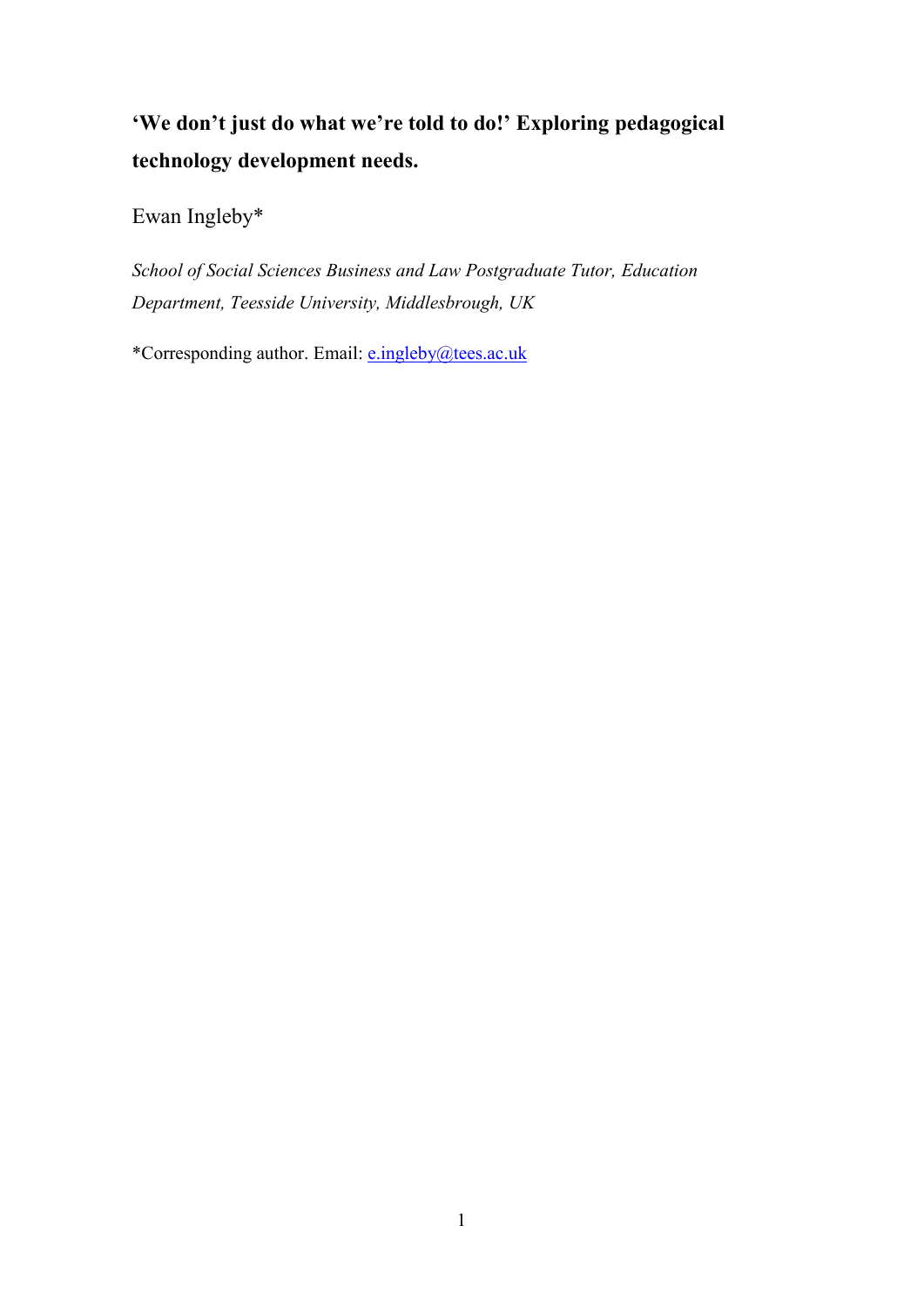This article investigates the application of technology to pedagogy in early years. The research considers the perceptions of technology that are held by a variety of practitioners in a range of settings. The research explores the factors influencing the participants' interpretation of the pedagogical value of technology by asking two questions. Do the participants follow policymakers who support the application of technology to pedagogy? Do the participants mirror academic research in this area by considering that 'e is only best' when it is applied to pedagogy to develop creative thinking? The study is based in England and draws on the experiences of 16 practitioners who are working in either private or statutory nursery settings. The research is based on an inductive qualitative methodology that has gathered the participants' views on the benefits of technology for pedagogy in early years. The research reveals that a range of personal, social and professional factors influence the participants' pedagogy with technology. The article identifies the challenges that exist for the professional development of these early years educators in this area of pedagogy.

**Keywords:** technology; pedagogy; professional development; qualitative research.

### **Introduction**

The 17 references to 'technology' within the pre-election Conservative Party Manifesto (2015) confirm that the new English government are maintaining a commitment to supporting the use of technology in pedagogy. Selwyn (2011, 395) outlines that despite the combination of political philosophies within the previous Coalition government in England, a consistent message of support was given to the use of technology in pedagogy. The research in this article explores the complex range of personal, social and professional factors that influence selected practitioners' pedagogy with technology in early years. The purpose of the content is threefold. The article begins by arguing that policymakers in England have consistently supported the use of technology in pedagogy since 1950 (Jones 1980, 33). This support for using technology in pedagogy has attracted academic research into this area. The article develops the work of a number of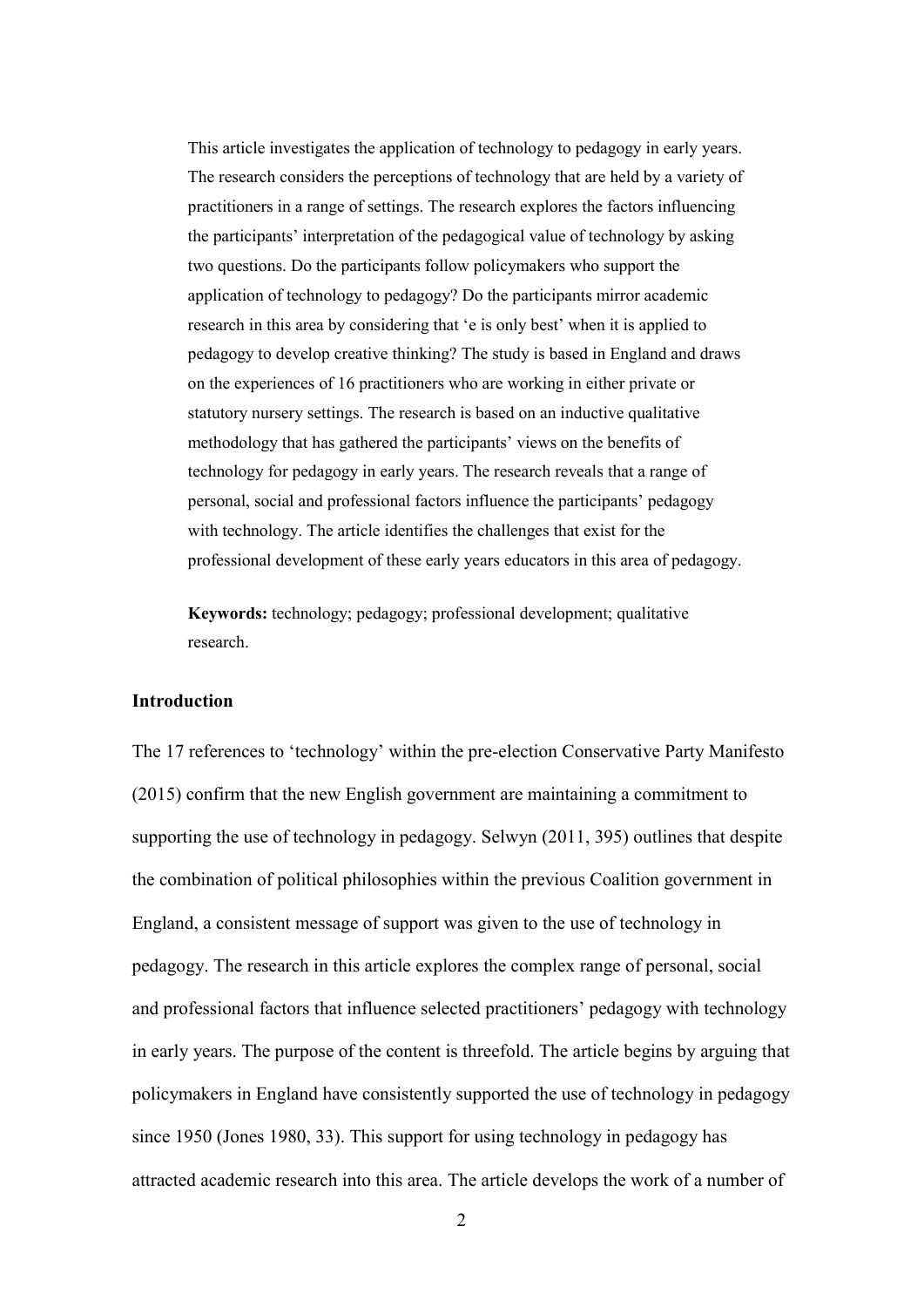influential authors to argue that the policymakers' support for using technology in pedagogy is not necessarily shared by academic researchers (Bers 2008; Drotner, Siggaard Jensen, and Christian Schroder 2008; Goldberg, Russell, and Cook 2003; Marsh et al. 2005; Plowman and Stephen 2005; Prensky 2001; Yelland and Kilderry 2010)**.** Alongside this research, the work of Harland and Kinder (2014) and Macfarlane and Cartmel (2012) draws attention to the challenges for the professional development of educators in early years. The work of the previously cited authors links to the third purpose of the article. A complex range of personal, professional and social factors appear to influence the application of technology to pedagogy in early years. The article develops the argument that practitioners' pedagogical technology skills need to be nurtured through being based on research and evidence from teachers and the wider community as opposed to being driven by political leaders (Leask and Younie 2013). To achieve this goal, the individual needs of the practitioners have to be considered during their subsequent professional development with technology. The research identifies that understandings of technology are based on a combination personal, social and professional interpretations of electronic media.

## **Research context, limitations and challenges**

It is important to emphasise that the research is based on the experiences of a sample of early years practitioners in England who are based in statutory and private settings. The pedagogy of these practitioners is shaped by the Early Years Foundation Stage (or EYFS), introduced in England in 2008 and revised in 2012 (Ingleby 2015**).** This curriculum initiative emphasises the importance of using technology within the curriculum **(**Ingleby 2015**).** In the UK, the EYFS applies to England and it is not applicable to Northern Ireland, Scotland, Wales, Guernsey, Jersey and The Isle of Man.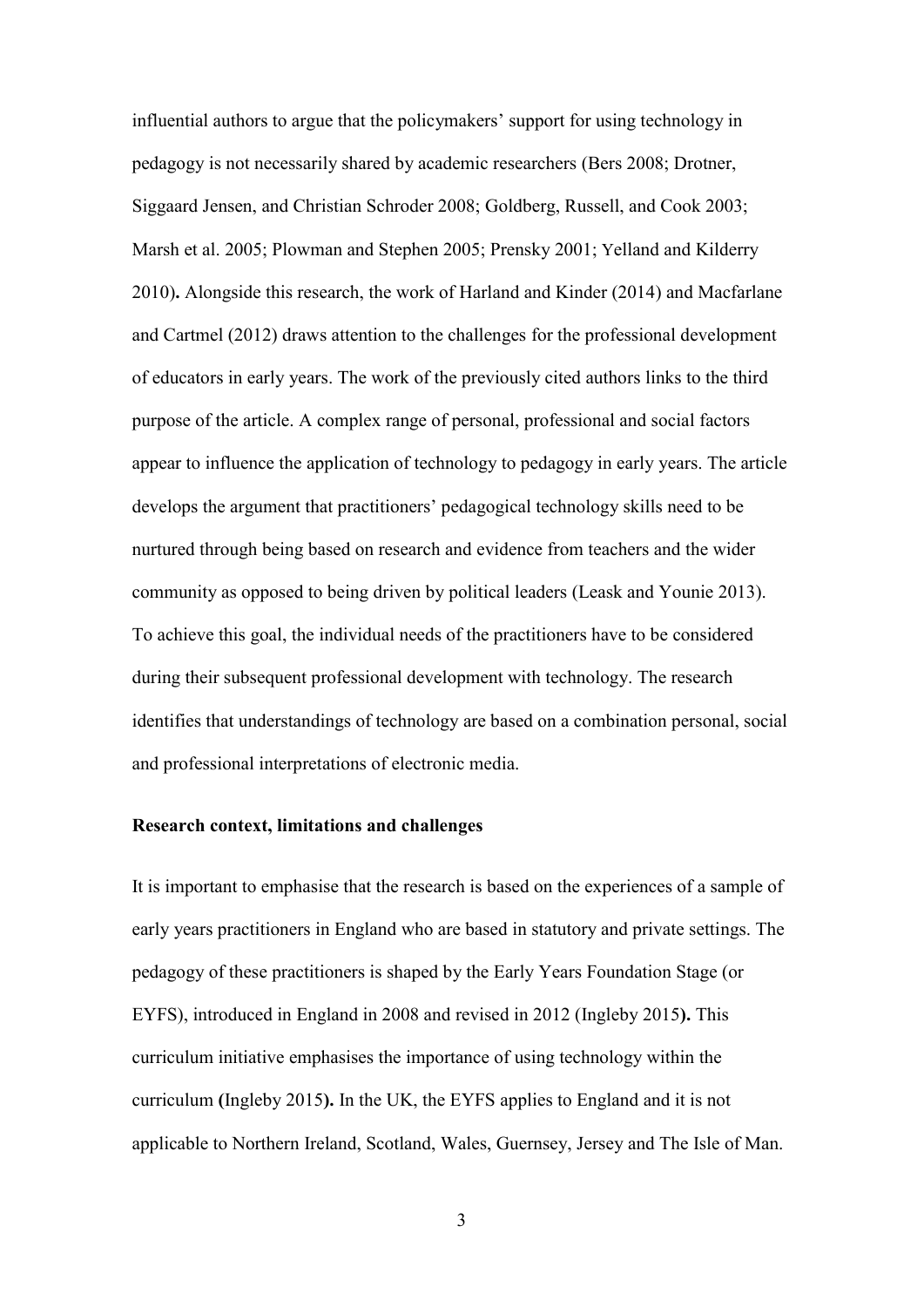Each jurisdiction in the UK has its own arrangements for childcare and early years education and the research that is subsequently reported corresponds to England. The research approach is inductive and qualitative and the study is modest as the findings are generated from a sample of 16 practitioners. During the research process, the researcher considered many of the traditional concerns over qualitative research (Brown, Lan, and In Jeong 2015; Thomas 2011). This led to a number of strategies being employed to enhance the credibility of the research. The research was approved by the researcher's research ethics committee and the participants were informed of the voluntary nature of the research (Merriam 2009). The participants were informed of the purpose of the research and they were provided with an opportunity to check the research transcripts (Thomas 2011). In order to enrich the data generated from the research participants, triangulation occurred with published research on pedagogy and technology (Bers 2008; Drotner, Siggaard Jensen, and Christian Schroder 2008; Goldberg, Russell, and Cook 2003; Marsh et al. 2005; Plowman and Stephen 2005; Prensky 2001; Yelland and Kilderry 2010). This enhances the 'credibility' of qualitative research processes (Brown, Lan and In Jeong 2015, 143). The emerging findings were shared with a community of scholars through a research seminar at the researcher's HEI and at an international conference at Aston University, UK. Brown, Lan and In Jeong (2015) argue that this is a further way of addressing the challenges that are associated with qualitative research in education.

## **The history of technological pedagogical policy in England**

In order to place the research focus in context, it is helpful to consider what the policymakers in England have said (and are saying) about pedagogy with technology. The current Conservative government's commitment to technology in pedagogy is evident. 'Security for families' is equated with 'jobs' which are in turn associated with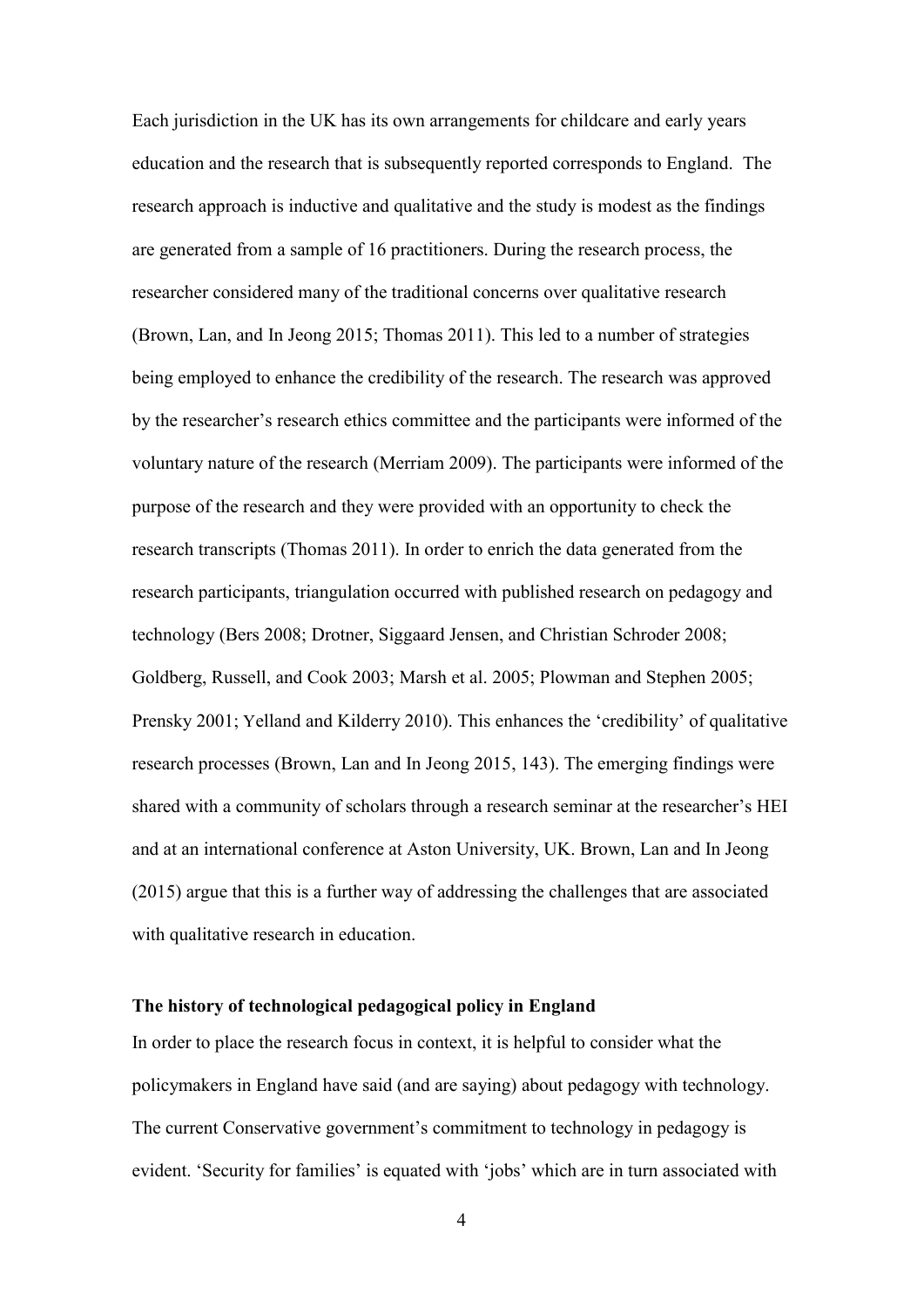'investing in science and technology' **(**Conservative Party Manifesto 2015, 17**).** The ideal of the new government is phrased as being to 'make Britain the new technology centre of Europe' (Conservative Party Manifesto 2015, 21). At the top end of the education system is the aim of 'ensuring that Britain's world-beating universities are able to make money from the technology they develop' **(**Conservative Party Manifesto 2015, 21**)**. In general, technology is regarded as having the capacity to contribute to the holistic aim of enabling 'everyone' to 'rise as high as their talents and effort can take them' **(**Conservative Party Manifesto 2015, 81**).**

Before 2015, there were years of continuous support for applying technology to pedagogy in England. As noted earlier, Jones (1980, 33**)** argues that by 1980, England had experienced 30 years of sustained government investment in educational technology. It was Margaret Thatcher's series of administrations from 1979 onwards that resulted in microcomputers being introduced within schools. This initiative occurred 'so that our young people are skilled at an early age' (Thatcher 1983, cited in Ingleby 2015, 145)**.** The Thatcher administrations provided a consistent series of policies to increase the use of technology within primary and secondary schools in England (Selwyn 2011, 396 cited in Ingleby 2015). A key theme of this article is that the pedagogical needs of the practitioners who use technology have not always been taken into consideration. This argument is revealed by considering the 1981 *Micros in Schools* scheme. The initiative resulted in over 4000 schools ordering microcomputers by 1992, but the marrying together of the provision of technology and the consideration of the pedagogical developmental needs of practitioners has not always been apparent **(**Marsh et al. 2005, 69).

The establishment of the *National Council for Educational Technology* by the end of the 1980s provides further evidence that technology has been regarded as an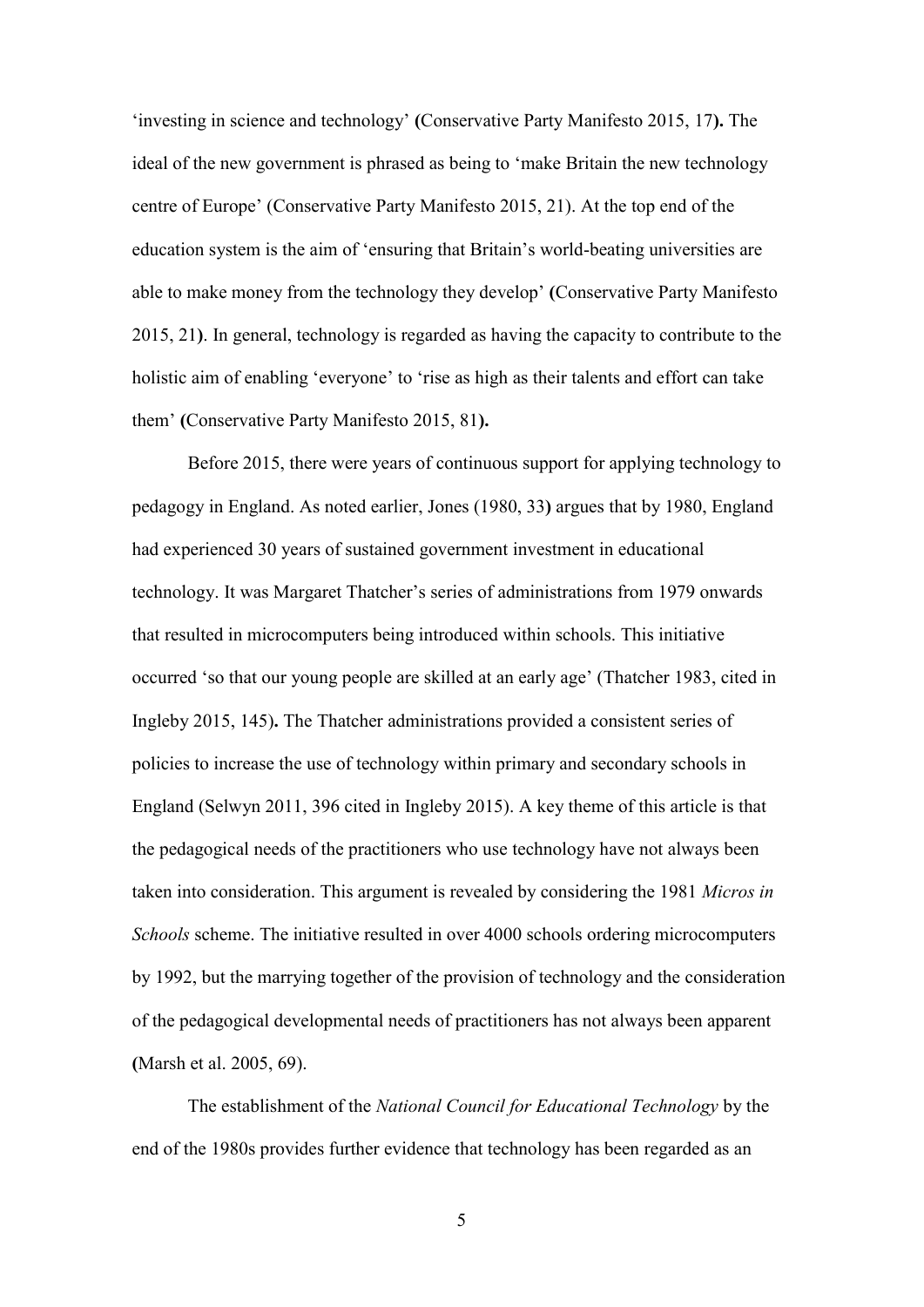especially important component of the English National Curriculum. Clegg, Hudson and Steel, (2003) argue that in England, pedagogy with computers has become accepted at a political level. Despite some fluctuations in policy approaches, there has been consistent support for using technology in pedagogy in England **(**Wild and King 1999). The New Labour administrations from 1997-2010 in particular embarked upon a thorough expansion of pedagogy with technology **(**Selwyn 2011**)**. This argument is amplified in David Blunkett's 'Greenwich speech'. Technology is described as a 'seismic' component of globalisation **(**Blunkett 2000**).** The Blair and Brown administrations subsequently introduced a series of sustained educationally focused programmes aimed at developing the application of technology to pedagogy. The challenge in these policies concerned providing technology and meeting the pedagogical needs of the practitioners.

Despite a shift in policy emphasis to 'efficiency savings' from 2010-2015, the English Coalition government still backed the use of technology in education. Although there was what Selwyn refers to as a 'bonfire of the quangos' **(**Selwyn 2011 cited in Ingleby 2015, 146**)** in view of the global financial crisis, the use of technology in pedagogy still received support. The research in this article explored the factors influencing the application of technology to pedagogy by selected early years educators in England in view of this policy landscape.

# **Technology pedagogy and early years**

The research project has been informed by literature about pedagogy with technology **(**Bers 2008; Drotner, Siggaard Jensen, and Christian Schroder 2008; Goldberg, Russell, and Cook 2003; Marsh et al. 2005; Plowman and Stephen 2005; Prensky 2001; Yelland and Kilderry 2010**).** These authors draw attention to the complex issues that are associated with pedagogy using technology in education. The work of Harland and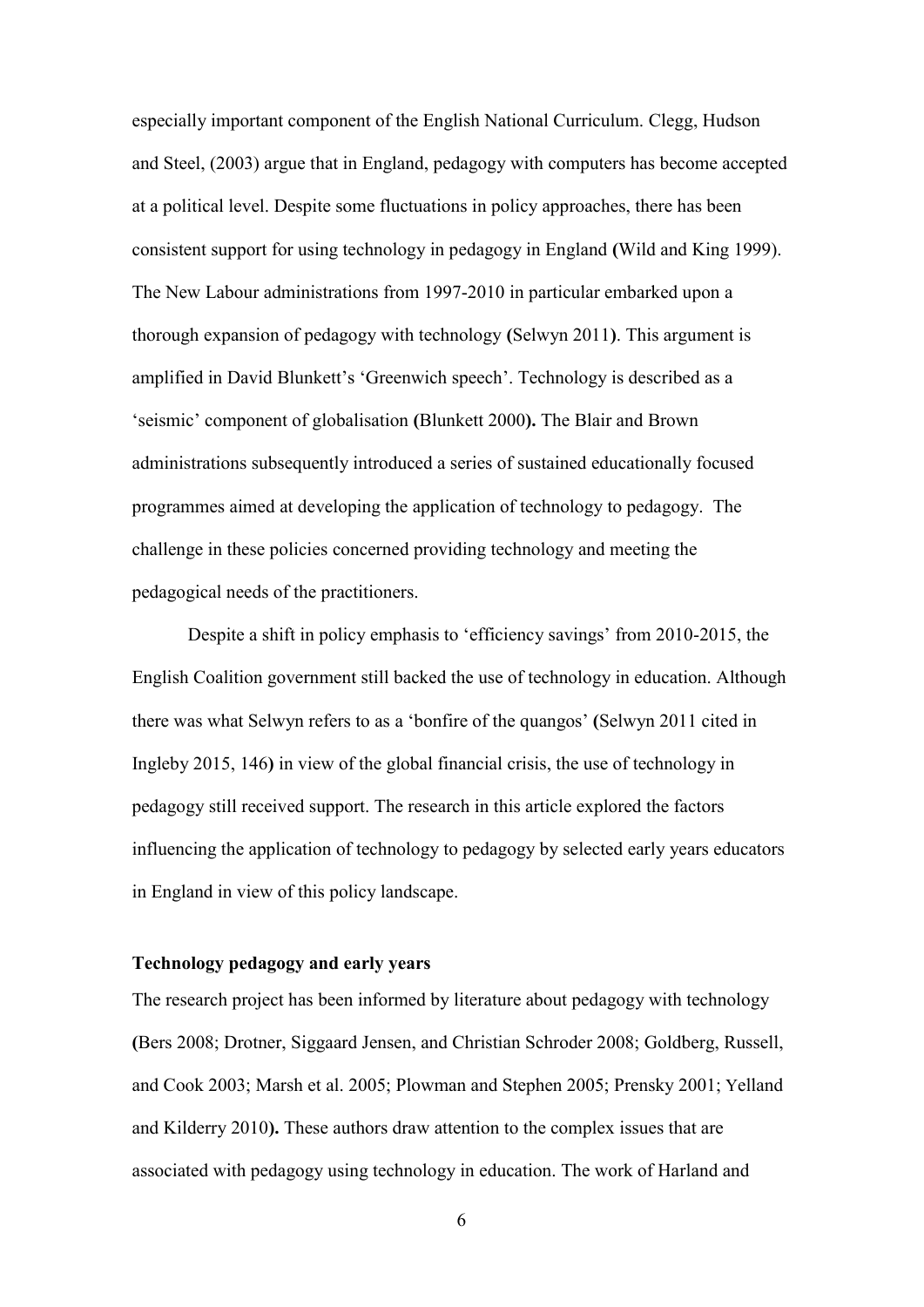Kinder (2014) and Macfarlane and Cartmel (2012) has also been utilised in considering the challenges for professional development in this area within early years settings. Harland and Kinder (2014) and Macfarlane and Cartmel (2012) argue that effective CPD (Continuing Professional Development) depends upon nurturing leadership, scholarship and professional identity. This literature can be regarded as an antidote to the somewhat simplistic recommendation from the policymakers in England that pedagogy with technology represents 'best practice'. The subsequent section of the article outlines how this literature has informed the development of the primary research.

Research into the application of technology to pedagogy in early years consistently draws attention to pedagogical processes that need to be considered if learning and teaching in this area is to be successful **(**Bers 2008; Yelland and Kilderry 2010). Goldberg, Russell, and Cook (2003) argue that technology ought to be used in ways that enhance the wider pedagogy that is taking place if teaching and learning with technology is to be successful. The argument runs that there should be a purpose to pedagogy with technology to develop what Yelland Kilderry (2010) phrase as 'multidimensional' (or creative) learning. This theme of applying technology to learning in early years is also developed by Bers (2008) with her recommendation that practitioners and children should work together to produce a shared synergy of creative learning and teaching. The 'so what?' question is asked of technology by these authors **(**Bers 2008; Goldberg, Russell and Cook 2003; Yelland and Kilderry 2010). In other words, is there a clear pedagogical philosophy informing the application of technology to pedagogy? The mere availability of technology for pedagogy does not necessarily produce successful learning and teaching. This argument is supported by Drotner, Siggaard Jensen, and Christian Schroder (2008). The authors explore the perceptions of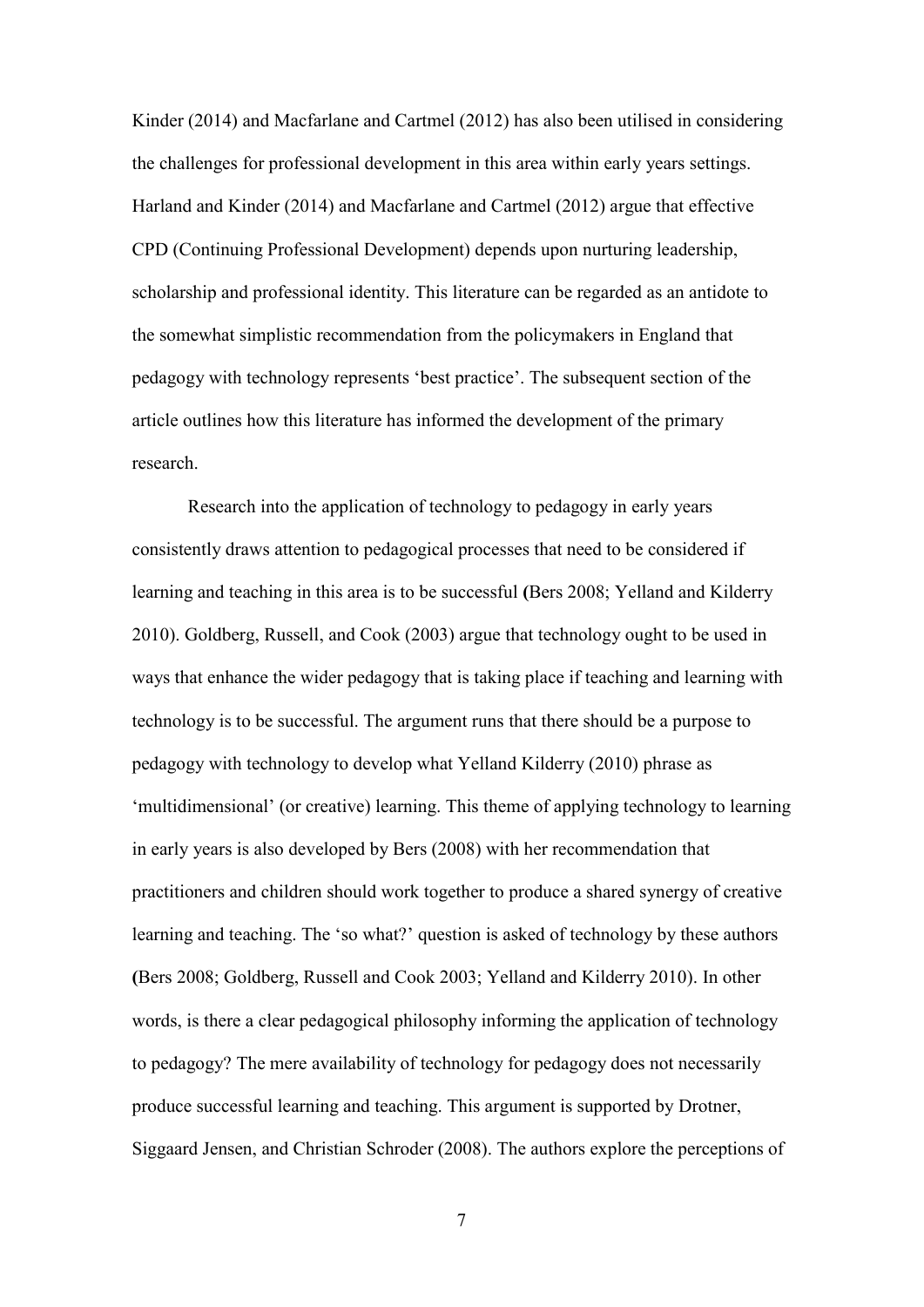technology that are held by practitioners. Although practitioners may be influenced by dominant discourse about technology, their views on technology are also influenced by their personal and professional backgrounds. The literature suggests that a complex range of factors influence the application of technology to pedagogy. Marsh et al. (2005, 76) draw attention to the 'digital divide' that emerges from the view that technology is associated with 'males' and not 'females'. The complex factors influencing pedagogy with technology are phrased by Prensky (2001) as producing 'digital natives' (who are familiar with technology) and 'digital immigrants' (who are not familiar with technology). These sociocultural factors appear to influence the perceptions of technology that are held by pedagogical practitioners. This can lead to criticism of the message from policymakers in England that pedagogy with technology equates with 'best practice'. Pedagogy with technology may be viewed as being just another example of 'the emperor's new clothes' (Clegg, Hudson and Steel 2003). All these arguments have formed the background to the research project.

The literature consulted on pedagogy with technology in early years outlines the complexities that are associated with pedagogy and technologies (Bers 2008; Drotner, Siggaard Jensen, and Christian Schroder 2008, Goldberg, Russell, and Cook 2003; Marsh et al. 2005; Plowman and Stephen 2005; Prensky 2001; Yelland and Kilderry 2010). Macfarlane and Cartmel (2012) argue that 'innovative' strategies are necessary if professional development for 'children's services practitioners' is to be successful. The authors' research explores the application of a professional development initiative that is referred to as 'circles of change' and 'circles of change revisited' (Macfarlane and Cartmel 2012, 845). The 'circles of change' initiative applied within the University sector, is 'revisited' by the authors and applied with early years practitioners in a new cultural context in Australia. The 'circles of change' (or 'COC') initiative brings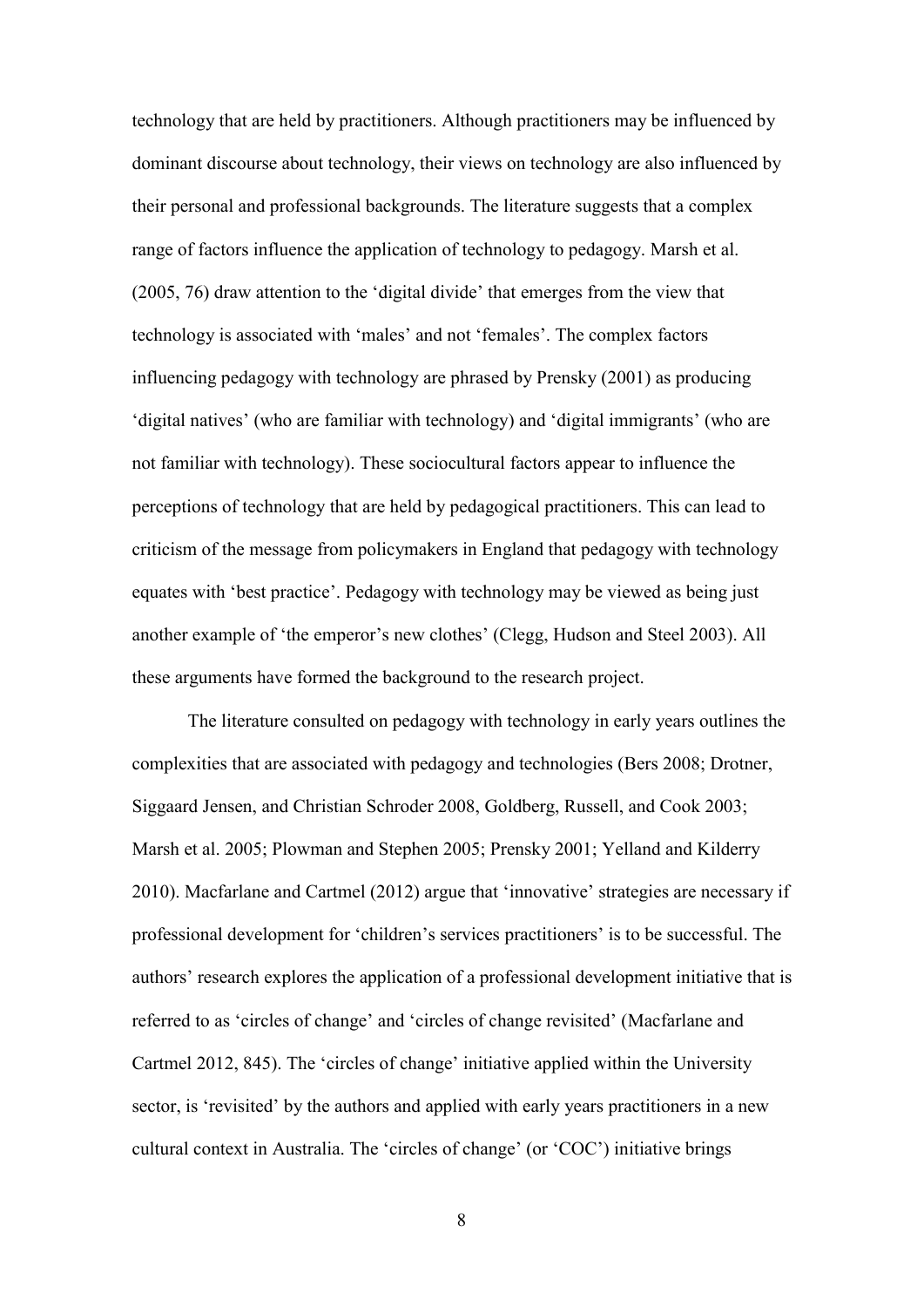together academics, students and professionals to discuss workplace issues and encourage 'reciprocal and informative learning' (Macfarlane and Cartmel 2012, 846). The main aim of this CPD initiative is to develop critical and insightful thinking. Macfarlane and Cartmel (2012, 846) outline that the 'COC' initiative is based on 'deconstructing' theory related to practice alongside 'confronting' 'personal, social and systemic' issues that are associated with 'untouchable topics'. These topics inform professional practice and they have not been previously analysed (Macfarlane and Cartmel 2012, 847). 'Theories' about professional development are considered in order to enable the practitioners to 'think otherwise' about their professional practice. The advantage of encouraging this 'innovative' way of thinking about professional practice links to the research findings about pedagogy with technology in early years. Harland and Kinder (2014, 672) draw attention to the importance of ensuring that 'affective outcomes' are considered within CPD for those involved with pedagogy. 'Affective outcomes' are associated with enabling a positive emotional involvement with CPD initiatives so that self-confidence in professional practice is increased by 'passing through zones of uncertainty' (Harland and Kinder 2014, 673). Bers (2008) and Yelland and Kilderry (2010) outline the benefits that are possible for pedagogy when technology is applied to early years in an innovative way. Harland and Kinder's (2014) research complements this work (Bers 2008; Yelland and Kilderry 2010) by revealing the importance of generating positive emotional involvement with the curriculum for CPD to become effective.

This collection of research and publication on learning and teaching with technology (and its associated professional development) reveals the complexity of applying technology to pedagogy in early years. A challenge rests in making pedagogy 'creative' and 'multidimensional' **(**Bers 2008; Yelland and Kilderry 2010**).** The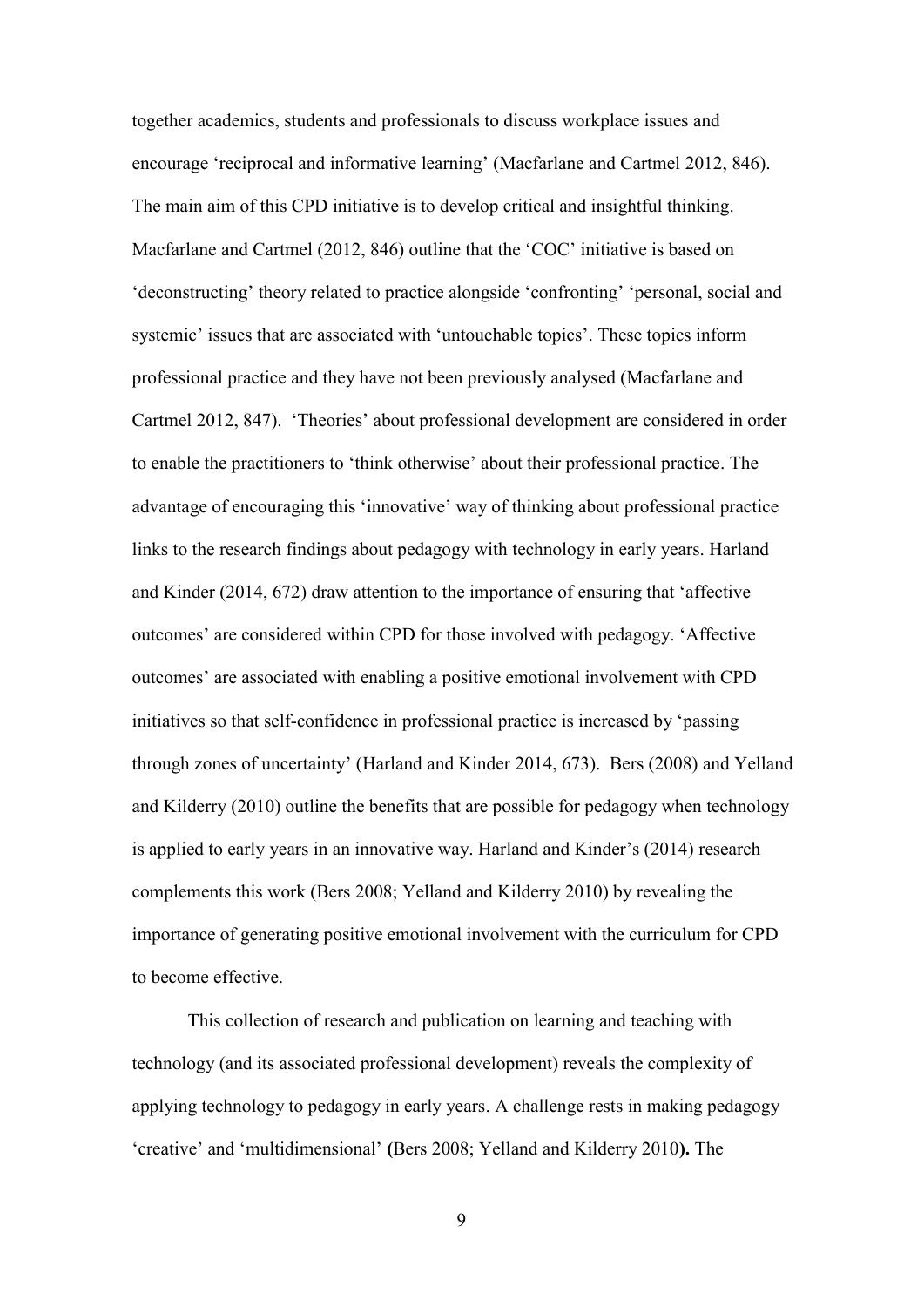interpretation of technology that is shared by the practitioners (Plowman and Stephen 2005) and the development of effective professional development appear as further pedagogical challenges in this area **(**Harland and Kinder 2014; Macfarlane and Cartmel 2012). The presence of this complex set of factors influencing pedagogy with technology in early years contrasts with the policymakers' simplistic message that 'elearning is best'. These theoretical themes and considerations have been used to develop the research that is reported in the subsequent sections the article.

### **Methodology**

The data generated by the research comes from 16 early years practitioners aged over 21 years of age (eight practitioners working in statutory settings and eight working in private settings). The practitioners are based in different settings in the north-east of England. The research question explores the factors influencing the perception of technology for pedagogy held by the practitioners. 14 of the practitioners in the research sample are female and two of the practitioners are male. The gender balance of the practitioners equates with what Parker-Rees et al. (2004, 128) refer to as 'the overwhelmingly female children's workforce in the UK and beyond'. The participants were selected as a result of purposive and dimensional sampling**.** The 16 practitioners were selected for the research project because they all use technology in their pedagogy. These participants were selected with this purpose in mind. The participants were also chosen from an equal mix of statutory and private settings in order to be representative of pedagogy in different settings in early years in England. Although in England the number of PVI (private, voluntary and independent) settings 'has increased at a far greater rate than maintained (state) settings' **(**Parker-Rees et al. 2010, 171**)** the research project explored the nature of pedagogy using technology according to context. In consequence, an equal number of participants from private and statutory settings were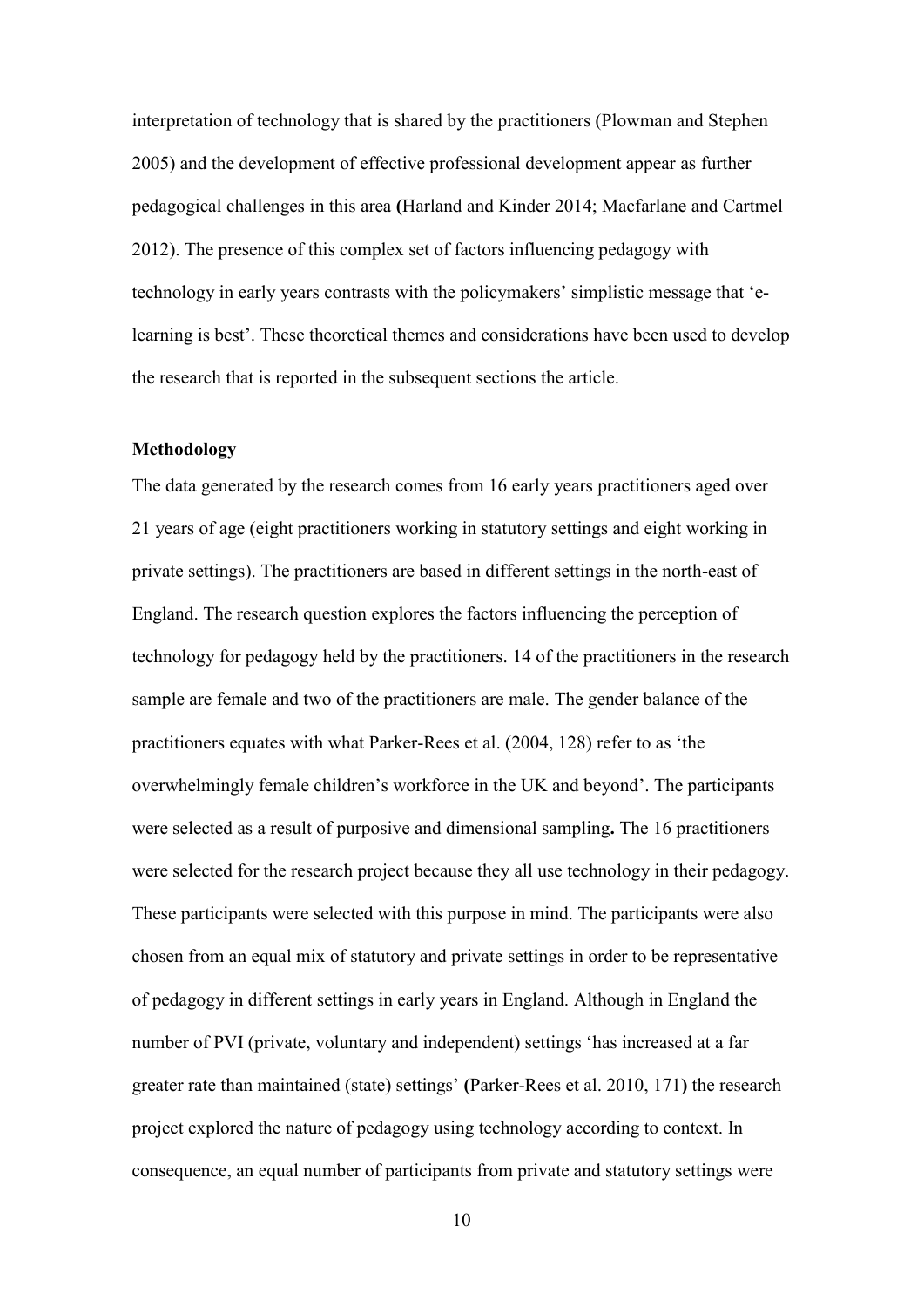selected as research participants. This explains the rationale behind the dimensional sampling within the research project. Practitioners belonging to both sectors of provision (private and statutory) were able to comment on their perceptions of applying technology to pedagogy in their respective settings. The data was generated following two focus group discussions (16 participants in total and eight practitioners in each focus group) and 16 loosely structured interviews. Practitioners who provided particularly detailed reflections about using technology in their pedagogy (n=4, two participants from each type of setting) were asked to complete a further follow-up unstructured interview in order to embellish the emerging research themes. The main themes emerging from the focus group discussions (the complex range of personal, social and professional factors that influence the participants' interpretation of pedagogy using technology) informed the content of the subsequent interviews. Content analysis was used to interpret the data from the focus groups and the loosely structured interviews. The application of content analysis mirrored Krippendorp's (2004, 18) summary of this data analysis strategy as 'a research technique for making replicable and valid inferences from texts'. The literature informing the research focus was used to generate key topics that were explored within the focus group and interview discussions. To exemplify this point, the 'content' within the work of Bers (2008) is dominated by references to 'creativity' and 'effective communication skills'. The work of Yelland and Kilderry (2010) is based on key phrases that recommend turning thought that is 'simplistic' (or 'unidimensional') into 'creative' (or 'multidimensional') thinking. Plowman and Stephen's (2005) work is characterised by content that draws attention to the 'tension' that exists 'between policy and practice' over competing interpretations of the purpose of education in early years.

The application of content analysis was applied to the primary research data by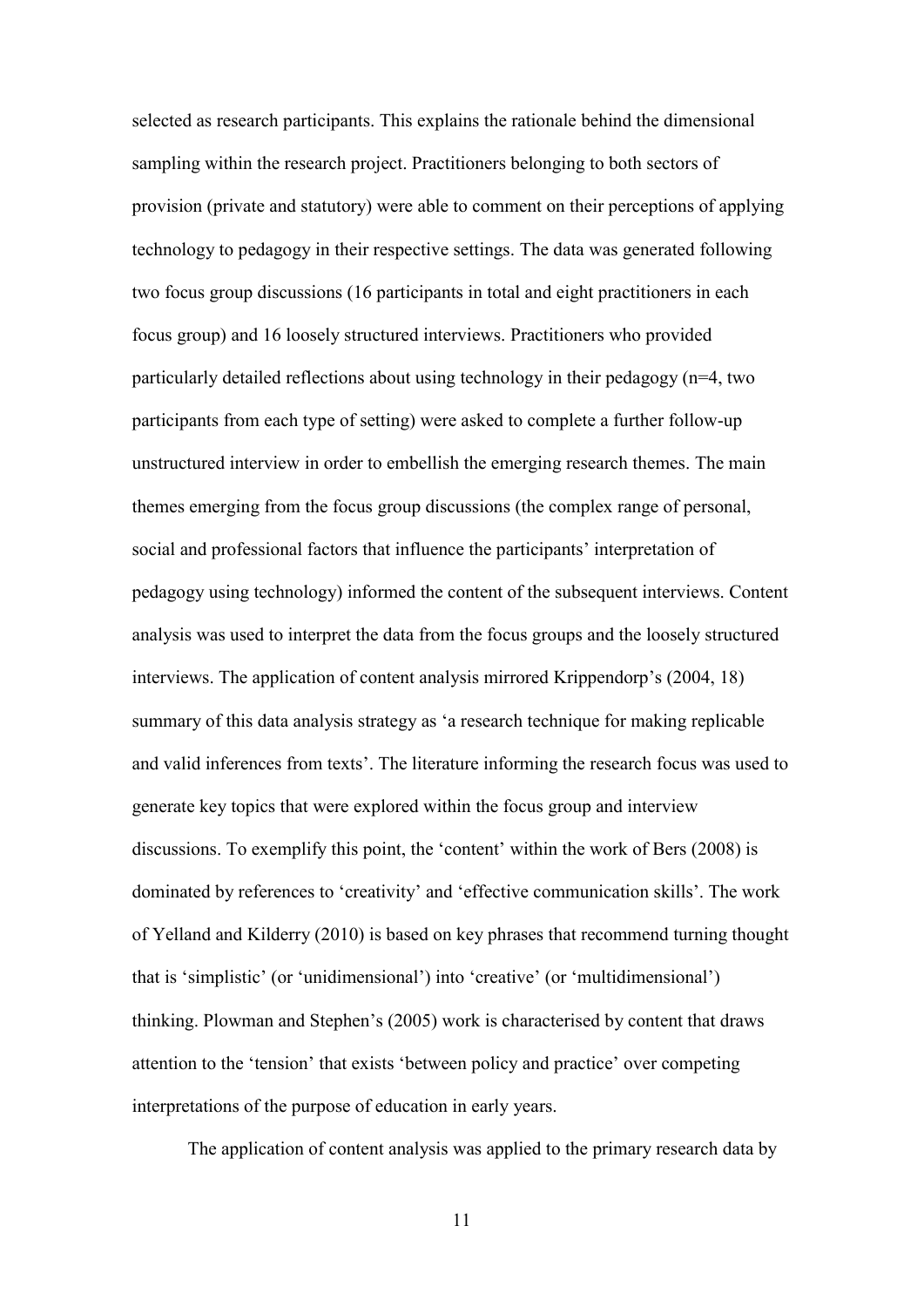adopting the recommendations of Weber (1990, 21-24). Small samples of transcribed text were analysed initially for semantic coherence. Relationships between phrases were then made within the primary data. Linkages were in turn made by seeking 'underlying associations' and 'connections' between data subsets (LeCompte and Preissle 1993, 246). This application of content analysis enabled patterns, regularities and relationships between segments of text to be identified. The themes that are reported in the subsequent section are a combination of those gathered from the data alongside those inferred via the research process (Hammersley and Atkinson 1983, 178).

### **The views of the practitioners**

The following main findings resulted from the focus group and interview data:

- 1. Perceptions of technology are influenced by personal experiences of technology and social factors (childhood and previous experiences in education).
- 2. The setting that the practitioners work in is also influential in shaping the understandings that the practitioners have about technology and its pedagogical applications.
- 3. It is too simplistic to assume that all practitioners will endorse the view that pedagogy using technology equates with 'best practice'. This can happen according to the nature of the research sample (see Ingleby 2015) but it does not necessarily happen.

The research reveals that some of the early years educators in the research sample (n=2) mirror the view propagated by successive governments in England that pedagogy using technology is desirable. This represents an example of 'doing what you're told to do'. The dominant political discourse about technology is being reinforced by these practitioners in this example. Both of these practitioners identify a connection between 'employability' and being 'literate with technology'. This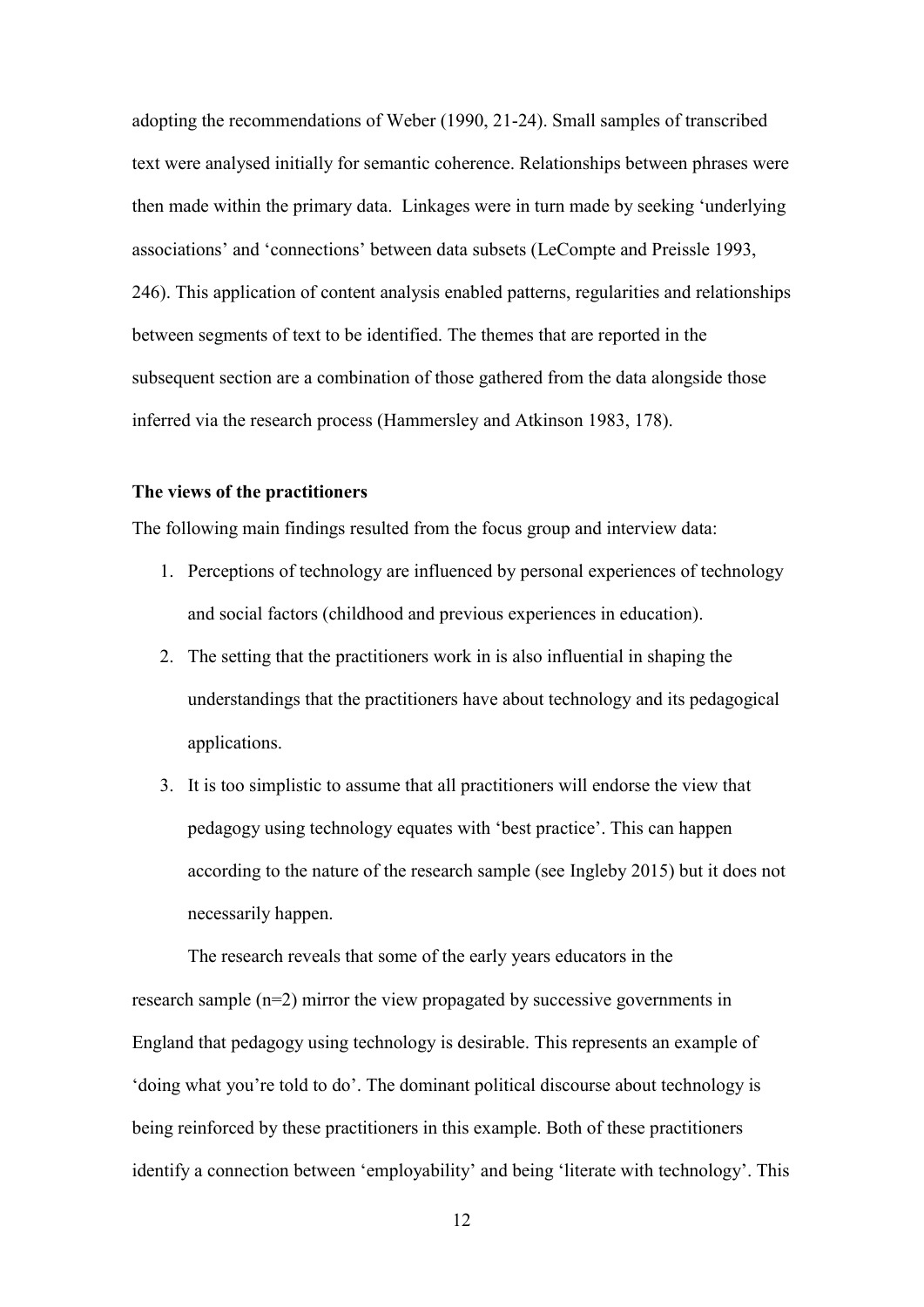reflects the belief of the current Conservative government in England that 'security for families' links to 'investing in technology' (Conservative Party Manifesto 2015, 17). Not all the practitioners in this research sample 'do what they are told to do' however! A number of practitioners (n=5) express 'doubts' about the merits of applying technology in their pedagogy. Moreover, the application of technology in pedagogy in early years appears to be influenced by a complex range of personal, professional, and social factors that are linked to learning with technology. These factors are 'personal' (individual experiences of learning with technology), 'social' (based on 'social circumstances') and 'professional' (linked to the support given to learning with technology in the individual settings that the practitioners are working in). The rest of this section of the article outlines the views of the research participants about the three key findings.

# *Key Finding 1: Perceptions of technology are based on personal experiences of technology and social factors (childhood and previous experiences in education).*

The professional development needs of the practitioners appear to be influenced by a complex range of personal, social, and professional interpretations of technology. Nine of the respondents in the research sample develop this theme ('Charlotte', 'Diane', 'Jean', 'Joanne', 'Jeff', 'Hannah', 'Laura', 'Sarah' and 'Siti'). 'Jean' exemplifies this theme by reflecting on the 'personal circumstances' that have influenced her understanding of technology.

I grew up at a time when there wasn't as much interest in technology in wider society. But my personal circumstances influenced my experience of technology. Although I grew up in a traditional household and technology wasn't really acknowledged as being at all important, I still think that I would be sceptical about technology even if my circumstances had been different. So this makes me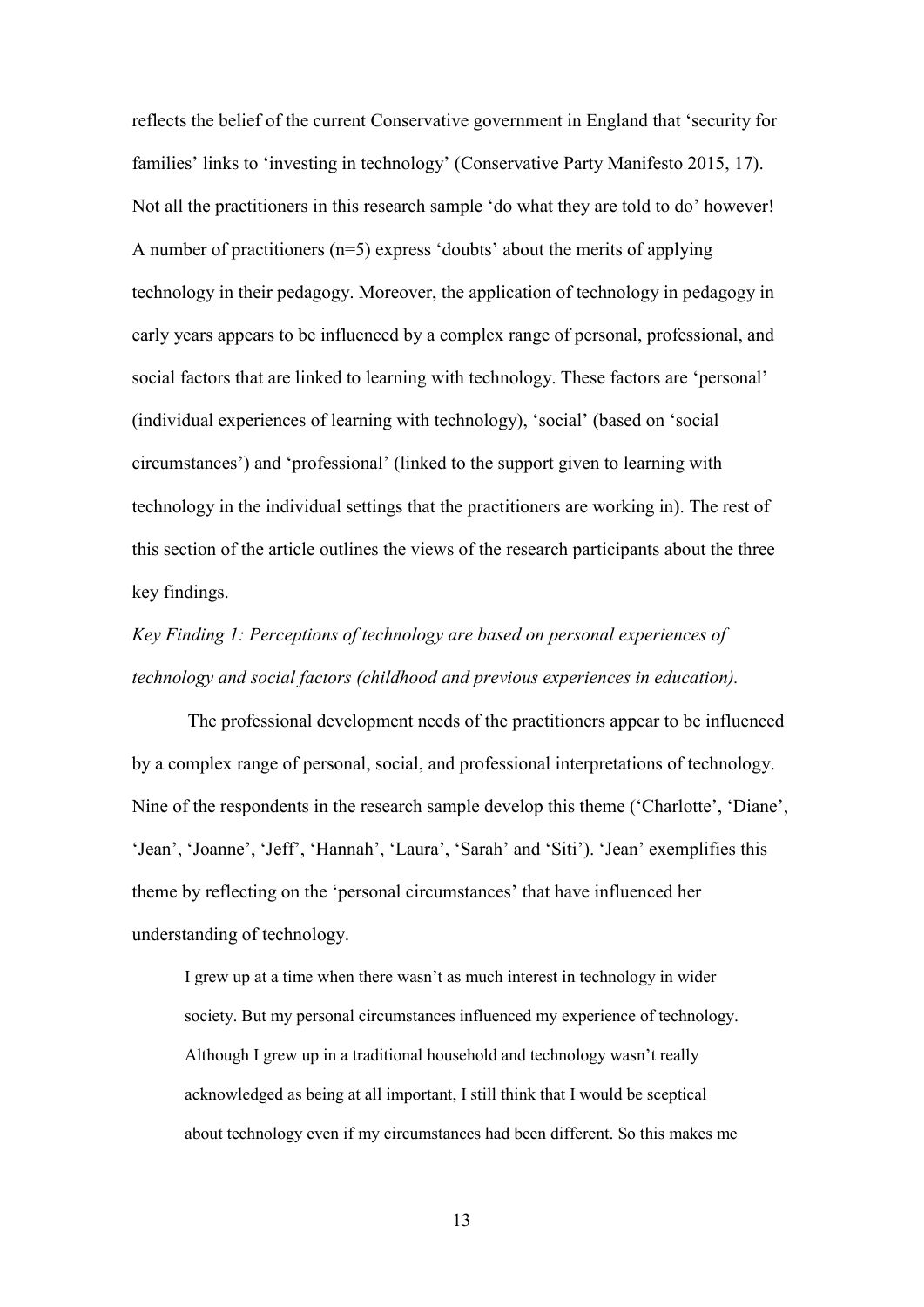a bit sceptical of technology too. I often ask 'is it all just emperor's new clothes'. (Jean, a statutory practitioner)

The research participants also reflected on the social circumstances that influence pedagogy with technology in early years. 'Laura' (a statutory practitioner) makes reference to her experiences of technology as a child by recalling that 'when I was a girl, technology was associated with boys and not girls and this still influences me today'. 'Hannah' (a private practitioner) recalls that 'when I was at school, the only children studying computer science were boys'. As a result of these childhood experiences, these research participants 'lack confidence' when they are using technology within pedagogy.

I do think that it's important to use technology in pedagogy but I'm not that confident about using it. I think this is because of my experiences as a child. Technology was more associated with boys. (Diane, a statutory practitioner)

This reflection is supported by another practitioner who reflects that 'boys' are 'naturally interested in technology'.

I tend to think that boys are better with technology than girls. In my day the only ones who studied technology were boys. There was a girl who studied computing with the boys. But this was very unusual. Almost not natural! (Joanne, a private practitioner)

Four of the respondents ('Jeff', 'Sarah', 'Siti' and 'Sam') draw attention to the importance of having 'positive experiences' with technology in school. This appears to influence their own use of technology as pedagogical practitioners. 'Jeff' (a private practitioner) reflected on his 'positive experiences' of using technology as a student. This has then informed his subsequent pedagogical practice.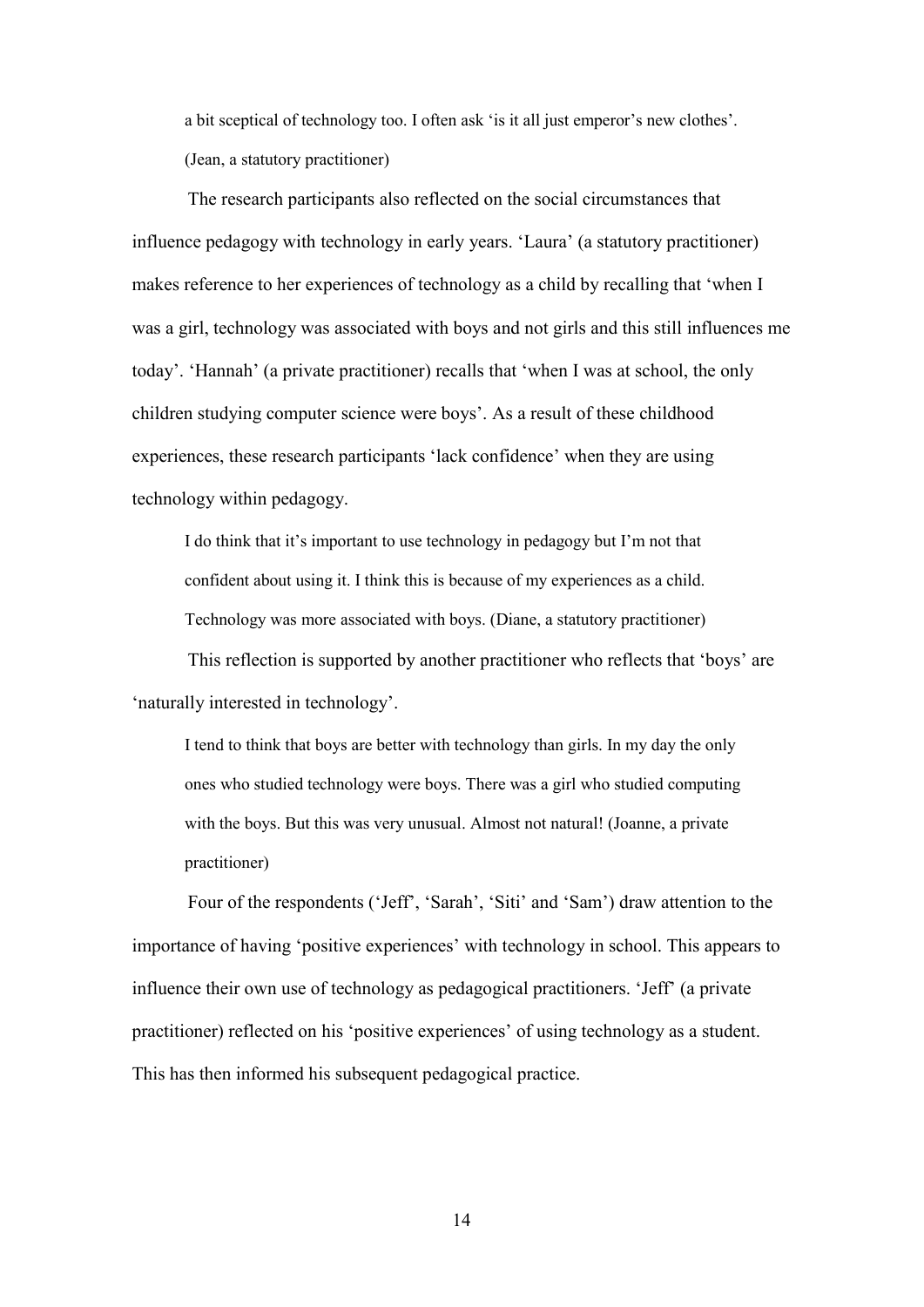Technology was my favourite subject at school. I liked everything about it so this means that I want to use as much technology with the children as possible. These positive experiences influence my own pedagogy. (Jeff, a private practitioner)

The respondents' educational experiences of technology appear to be influential in establishing their interpretations of the ways that technology ought to be used in pedagogy. 'Sarah' (a statutory practitioner) reflected that 'some excellent teachers made me interested in technology'. 'Siti' (a private practitioner) acknowledged that 'positive experiences of using technology in school made me aware of the importance of this in my pedagogy'. 'Sam' suggested that 'my own ability with technology alongside my experiences in school' enables him to be 'confident with technology in pedagogy'. *Key Finding 2: The setting that the practitioners work in shapes understandings of technology and its pedagogical applications.* 

The setting that the practitioners are based in is also important in shaping understandings of technology and how it should be used for pedagogy. 'Charlotte', 'Elizabeth', and 'Nicola' who work in statutory nurseries appear to be aware of how to access opportunities to develop their skills through CPD. In contrast, 'Natalie' and Rachel' who are based in private settings are less aware of how to develop their skills with technology through CPD. 'Nicola' (a statutory practitioner) noted that 'the setting is brilliant if I need any technology development' whereas 'Natalie' (a private practitioner) referred to her 'lack of opportunities to develop awareness of technology for pedagogy'. This is amplified by 'Rachael' (a private practitioner).

I would like more help from the setting in this area. We just seem to be so busy looking after the children and I don't think we get the opportunities for professional development in this area. I wish it could change! (Rachael, a private practitioner).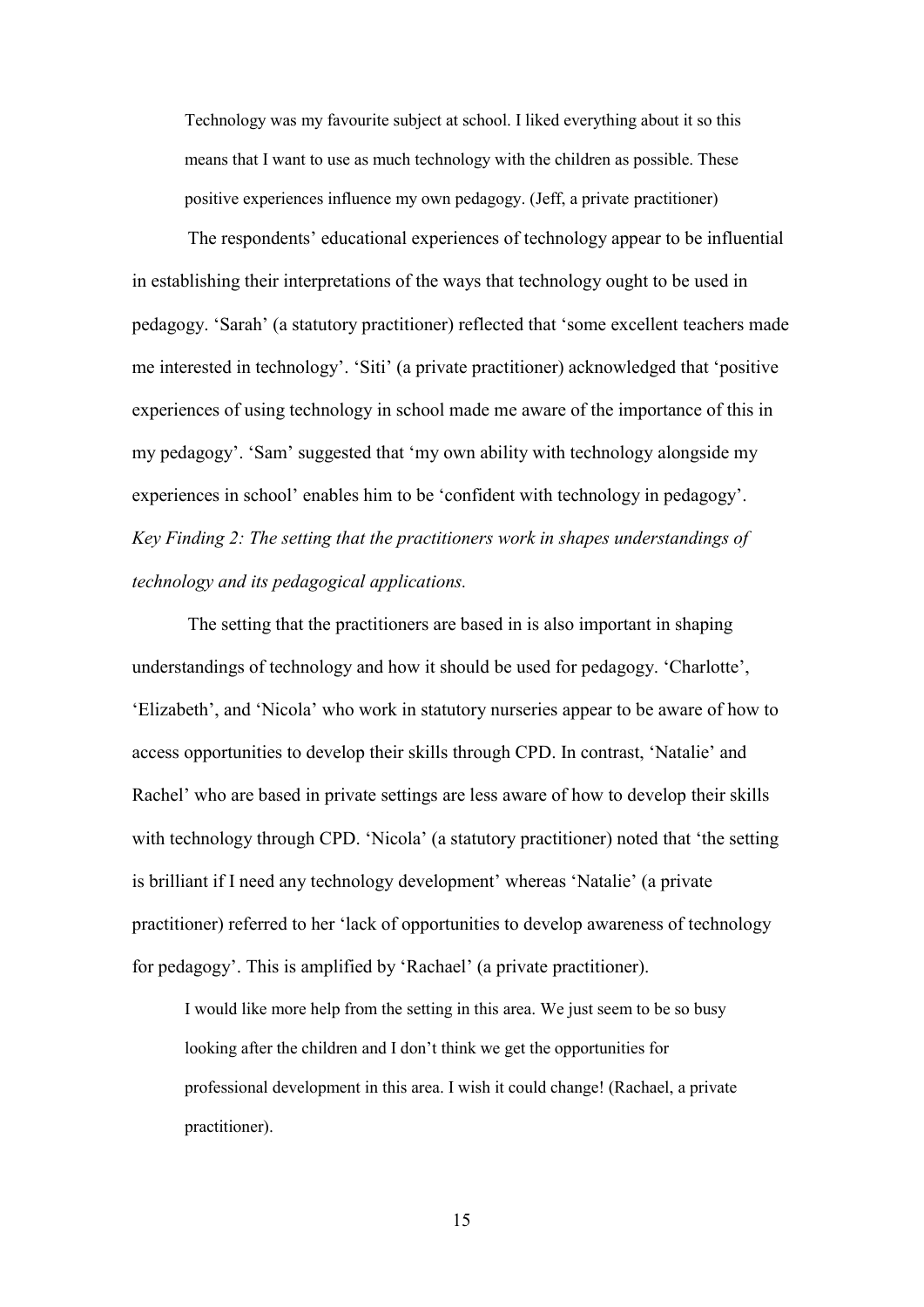In opposition to this view, 'Charlotte' (a statutory practitioner) reflected on the key role that professional development in technology plays in pedagogy in her setting. 'Elizabeth' (a statutory practitioner) suggested that 'without the support of my setting and its commitment to professional development, my pedagogy with technology would suffer'. It is the emphasis placed on the importance of technology for pedagogy within the setting that appears to influence the learning occurring within the setting.

*Key Finding 3: Not all practitioners endorse the view that pedagogy using technology equates with 'best practice'.*

The research findings reveal that only two of the participants ('Julia' and 'Sam') mirror the view propagated by successive English governments that pedagogy using technology represents 'best practice'. Other practitioners (n=5, 'Elizabeth', 'Natalie', 'Nicola', 'Rachel', and 'Suzanne') express 'doubts' about the value of using technology in pedagogy. 'Julia' (a private practitioner) regards technology as being 'a vital aspect of children's learning because it leads to employability'. 'Sam' (a statutory practitioner) considers that technology is 'essential for pedagogy in early years as it gives the children vocational skills'. These reflections are based on the personal opinions of the research participants. It is important to qualify that these views are not 'political opinions' but the acceptance of the importance of technology for pedagogy mirrors the support for technology that has occurred in England since 1960. Other practitioners like 'Suzanne' (a private practitioner) are sceptical that 'e is best' for pedagogy.

When I think about what's important for pedagogy in early years I think of what I enjoyed as a girl. Technology is not up there at all. I used to enjoy creative activities like art. So these personal interests are important. I think art is more important than technology because of who I am! (Suzanne, a private practitioner) 'Rachel' (a private practitioner) makes reference 'to the importance of traditional

games' and claims that past productive ways of play 'have suffered at the expense of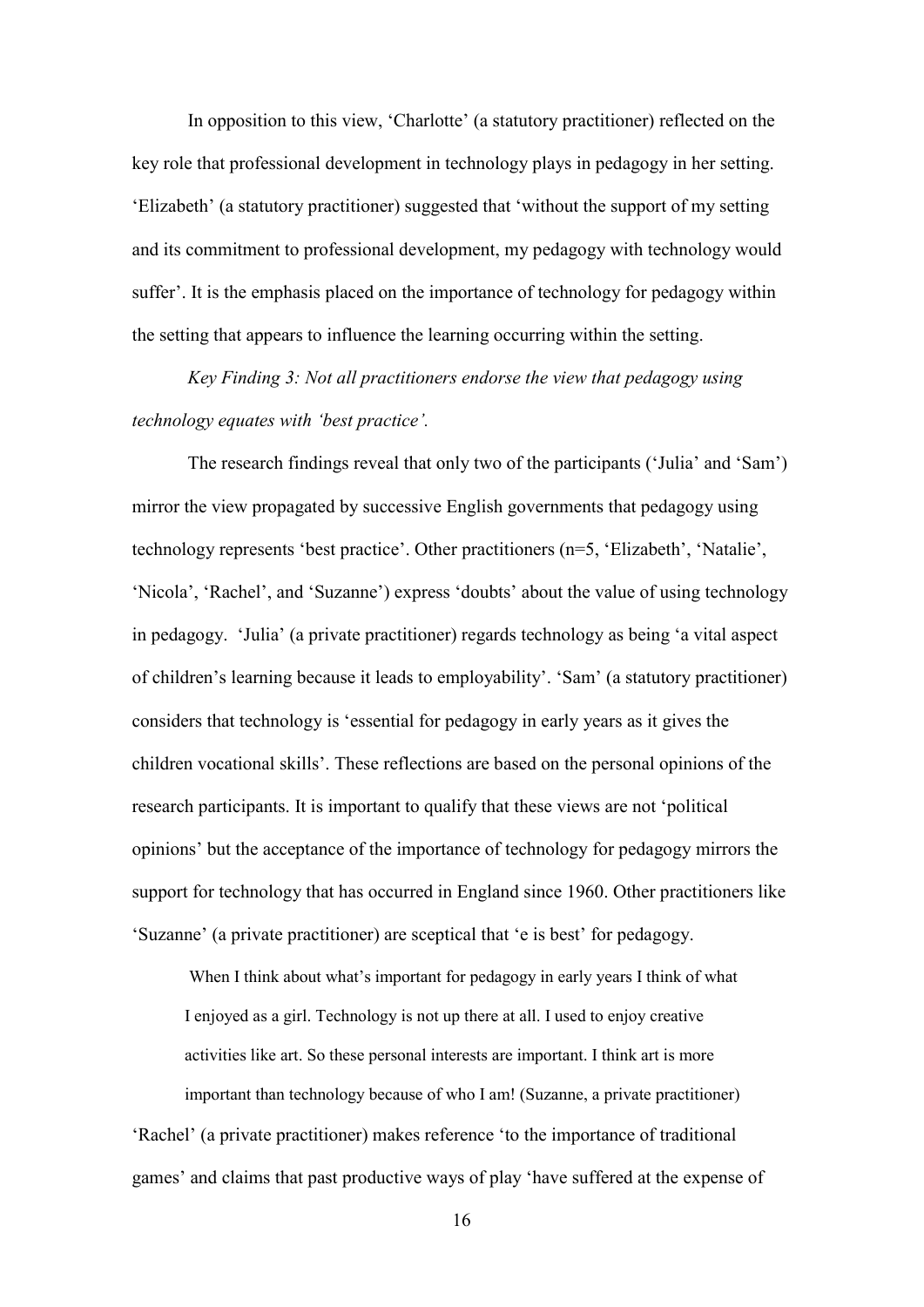technology'. 'Elizabeth' (a statutory practitioner) notes that the 'ever changing world of technology' makes pedagogy with technology 'a stressful experience'. 'Nicola' (a statutory practitioner) refers to 'the pressure coming from the inspectorate' in explaining why she uses technology for pedagogy despite her reservations about this form of teaching and learning. 'Natalie' (a private practitioner) notes that 'so many children are obsessed with technology it's better to change this by going back to basics'.

## **The implications for the practitioners in the research sample**

The importance of nurturing a 'research-informed knowledge base' for pedagogy is recommended in order to develop teaching and learning (Leask and Younie 2013, 274 cited in Ingleby 2015, 152). Some of the challenges involved in reaching this shared 'knowledge base' informed by 'research' are revealed by the 16 practitioners in the research sample. Leask and Younie (2013, 282) argue for the establishment of a national/international e-infrastructure shaped by practitioners in order to develop pedagogy with technology. The research participants in this study reflect on the personal factors influencing their pedagogical practice with technology. 'Jean' (a statutory practitioner) considers pedagogy with technology in early years by making reference to 'the tale of the emperor's new clothes'. This view has emerged as a result of her personal views on technology and her scepticism about the merits of using technology for pedagogy. 'Jean' reveals that professional development in this area depends on addressing 'individual needs'. Whereas 'Julia' (a private practitioner) and 'Sam' (a statutory practitioner) support the application of technology to pedagogy (because it is perceived as developing the skills that will result in employment in the future), 'Suzanne' (a private practitioner) is sceptical about its value. These differing views appear to link to the personal circumstances that have been experienced by these research participants.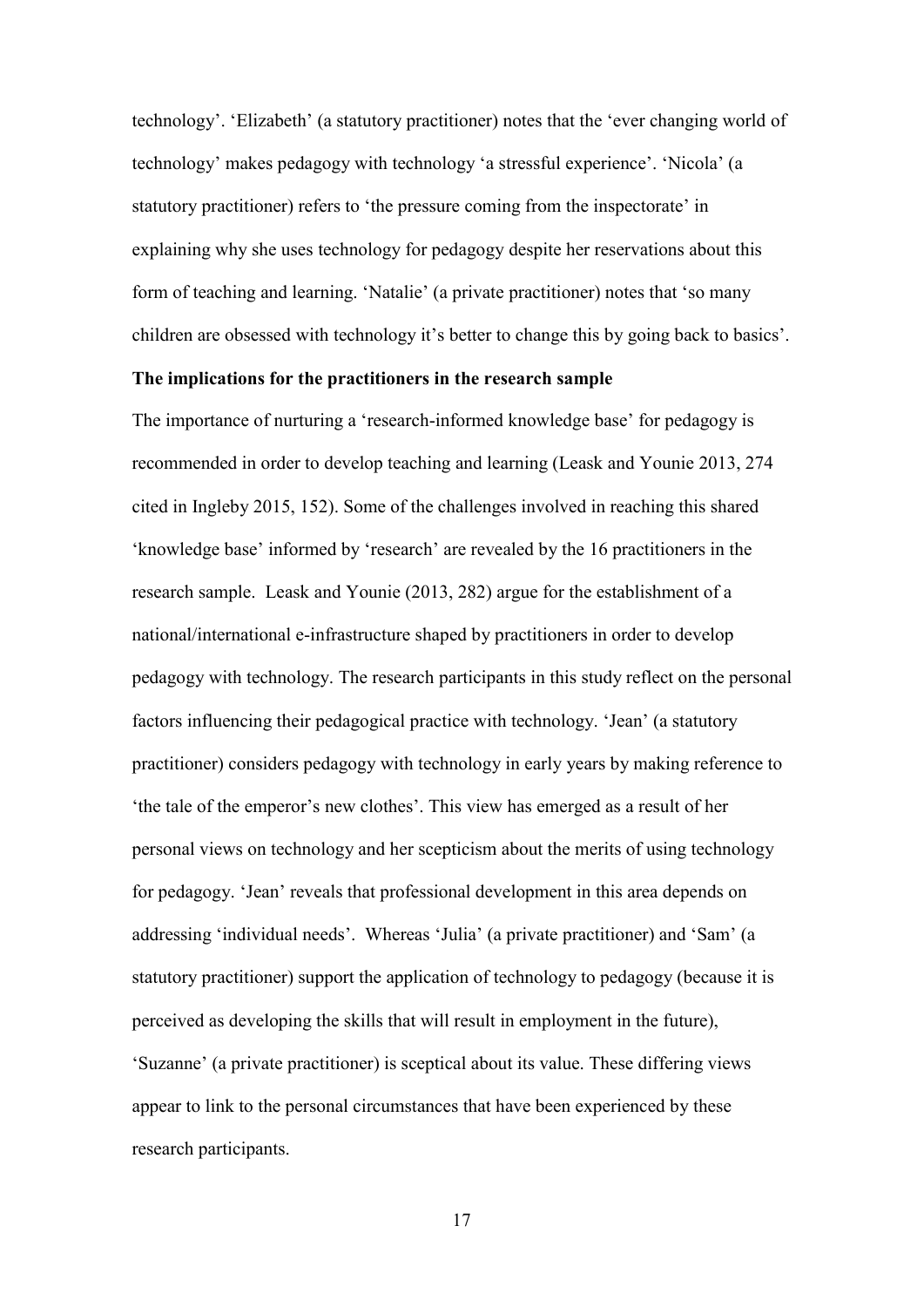Harland and Kinder (2014, 672) draw attention to the importance of ensuring that 'affective outcomes' (those personal and social factors influencing professional work) are considered in professional development in early years. The research participants in this study also draw attention to the 'affective outcomes' influencing their pedagogy with technology in early years. All the research participants seek to pass through 'zones of uncertainty' in their pedagogy with technology (Harland and Kinder 2014, 673). The research subjects reveal that their 'social circumstances' ('childhood experiences' and 'education') influence their application of technology in pedagogy in early years. These experiences appear to shape the perception of their own abilities as teachers (McKie, Bowlby, and Gregory 2001, 233). Although 'Sam' (a statutory practitioner) and 'Jeff' (a private practitioner) speak positively about the merits of using technology for pedagogy, other practitioners in this research sample (for example 'Laura' [a statutory practitioner] and 'Hannah' [a private practitioner]) are less positive about using technology for pedagogy. These social circumstances result in the practitioners speaking about technology in ways that are different to the assumption that 'e is best'. The research participants 'don't just do what they're told to do' by the policymakers. The participants' social circumstances are 'affective' factors influencing their pedagogy with technology. 'Sarah' (a statutory practitioner), 'Siti' (a private practitioner) and 'Sam' (a statutory practitioner) all reflected on the importance of their experiences 'in school' and how these experiences influence their pedagogy with technology in early years.

Leask and Younie (2013, 280) argue that pedagogy with technology will be improved in England if an 'online environment' is established to promote shared teaching resources for pedagogy with technology. This 'resource' is envisaged as enabling pedagogical practitioners to 'move between different communities in the same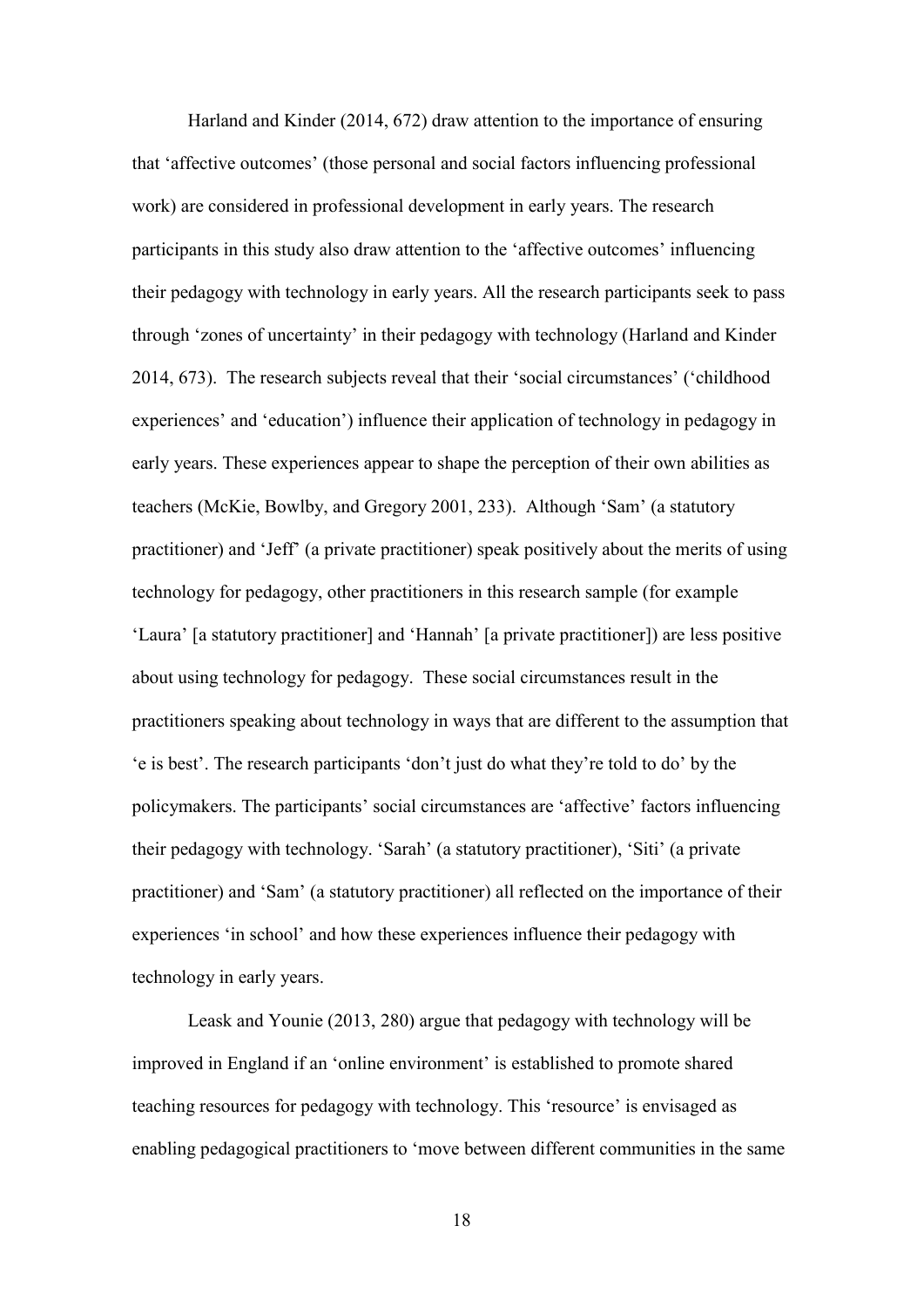environment' (Leask and Younie 2013, 280). The rationale for having this 'technology resource' is to enable educators to network with peers about pedagogical technology issues. Leask and Younie's (2013) argument is based on the recognition that pedagogy with technology can be improved if there is a sharing of ideas about technology and pedagogy between academics, practitioners and policymakers. Carmichael and Procter (2006) support this argument and recommend providing online resources for professional development in pedagogy. As opposed to providing a model of professional development that is 'led by experts', an onus is placed on enabling the practitioners to engage with online materials in order to direct the process themselves (Procter 2007). The research participants in this article outline the difficulty that is inherent in focusing on 'solutions' as opposed to reflecting on the complex range of factors influencing pedagogical practice. It is too simplistic to assume that making resources for professional development available online will enhance professional development in this area. The practitioners in the research sample (for example 'Rachael' [a private practitioner] and 'Charlotte' [a statutory practitioner]) comment on the impact that their settings have on professional development. Whereas the practitioners in statutory settings appear to be supported in their professional development in this area, those respondents working in private settings appear less supported in their professional development with technology. No matter how innovative the online resources for professional development may be, their application appears to be linked to the support that the practitioners receive within the setting. It seems likely that the current government in England will continue to attempt to release educational settings from the control of the local authorities in order to encourage independence (Conservative Party Manifesto 2015, 34). 'Natalie' and 'Rachael' (private practitioners) commented on a 'lack of professional support' from their 'setting'. These reflections are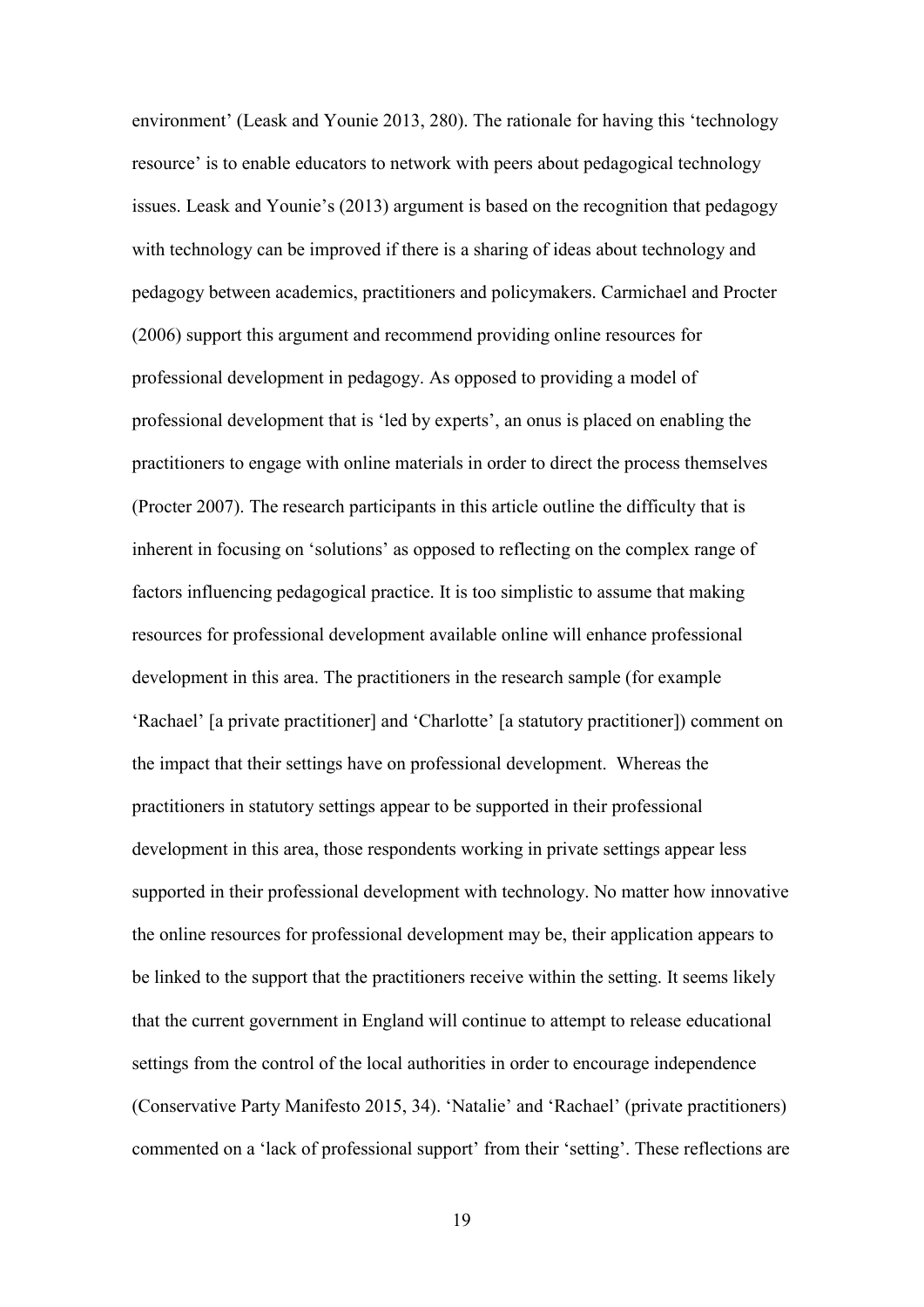hardly representative of a positive endorsement of the nurturing of pedagogy with technology within the independent sector.

### **Conclusion**

This article began by summarising technology policies in England from 1979 to the present. Despite the varying approaches to policy adopted by the politicians due to their political beliefs, there has been a consistent support for pedagogy with technology in England since 1979. This is exemplified in Blunkett's (2000) 'Greenwich speech'. The investment in technology within schools in England from 1979 to the present has attempted to produce a digital revolution in order to enhance the skills base of children. In contrast to the policymakers' acceptance of the importance of technology for pedagogy, the research literature advocates caution in this area. The consensus appears to be that technology is good for pedagogy as long as there is a coherent philosophy behind why it is being applied to pedagogy **(**Bers 2008; Drotner, Siggaard Jensen, and Christian Schroder 2008; Goldberg, Russell, and Cook 2003; Marsh et al. (2005); Yelland and Kilderry 2010). The primary research findings in this article identify that perceptions of technology depend upon personal, social, and professional experiences of using technology. The practitioners in the research sample do not simply follow what their policymaker 'leaders' advocate. Some practitioners (n=5) are sceptical of the idea that 'e is best'. Other practitioners  $(n=2)$  are more accepting of this message and they mirror the views of the policymakers. Other factors, including childhood and educational experiences using technology shape the practitioners' understanding of the merits of using 'e-resources' for pedagogy in early years. Moreover, the setting that the practitioners work in and the approach to using technology in pedagogy appears to be another key factor shaping the understanding of technology held by the practitioners. These complex personal, social and professional factors need to be taken into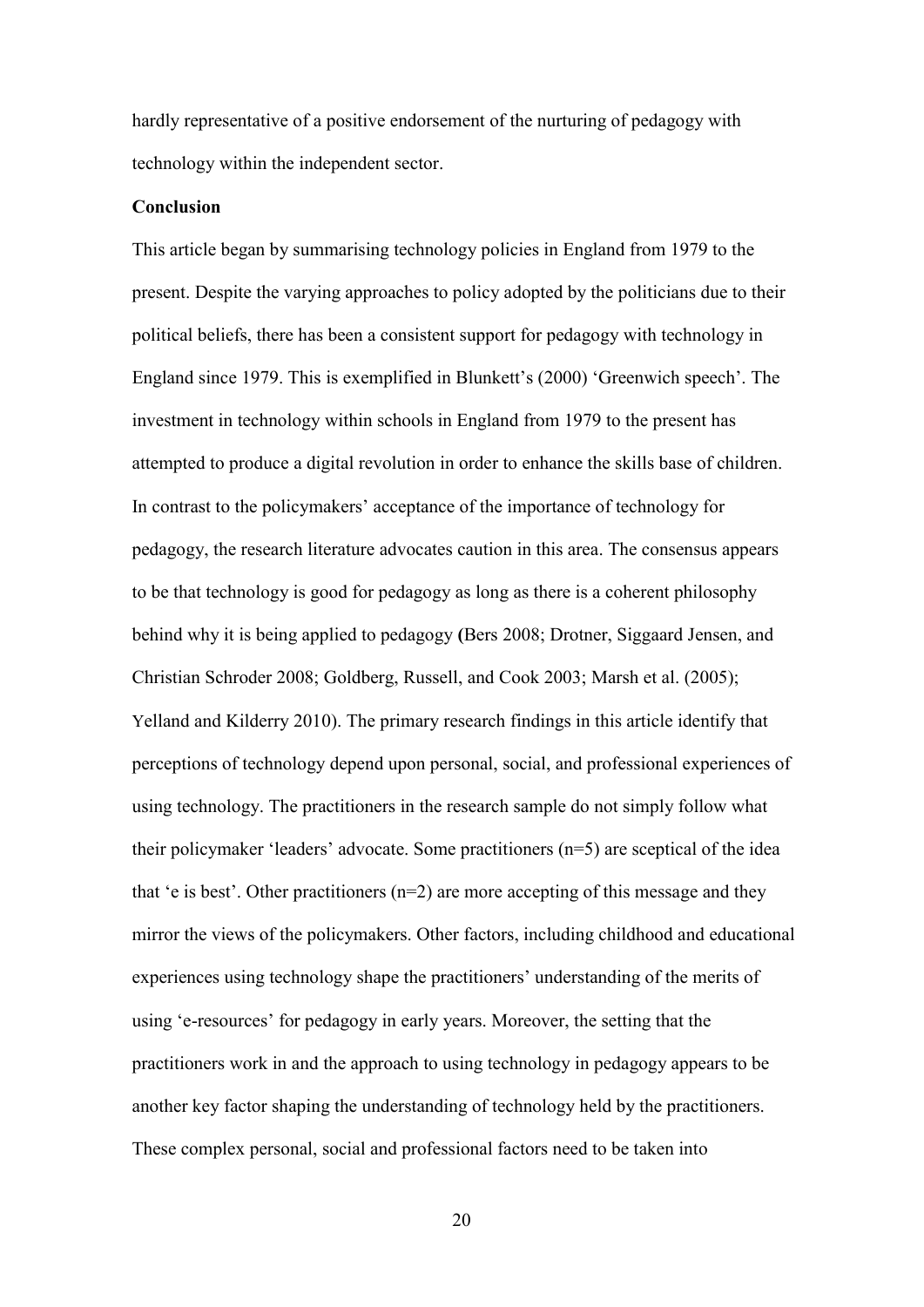consideration if effective professional development in technology is to occur for the pedagogical practitioners in the research sample. The work of Macfarlane and Cartmel (2012) appears to hold the potential to enhance the professional development of practitioners in this area. The application of a 'circles of change' initiative that is based on 'deconstructing' and 'confronting' 'personal, social and systemic' issues that are associated with pedagogy with technology potentially enables the development of critical and insightful thinking in this area. Whether or not this initiative is applied to pedagogy in early years appears to depend on addressing a range of complex personal, social and professional factors.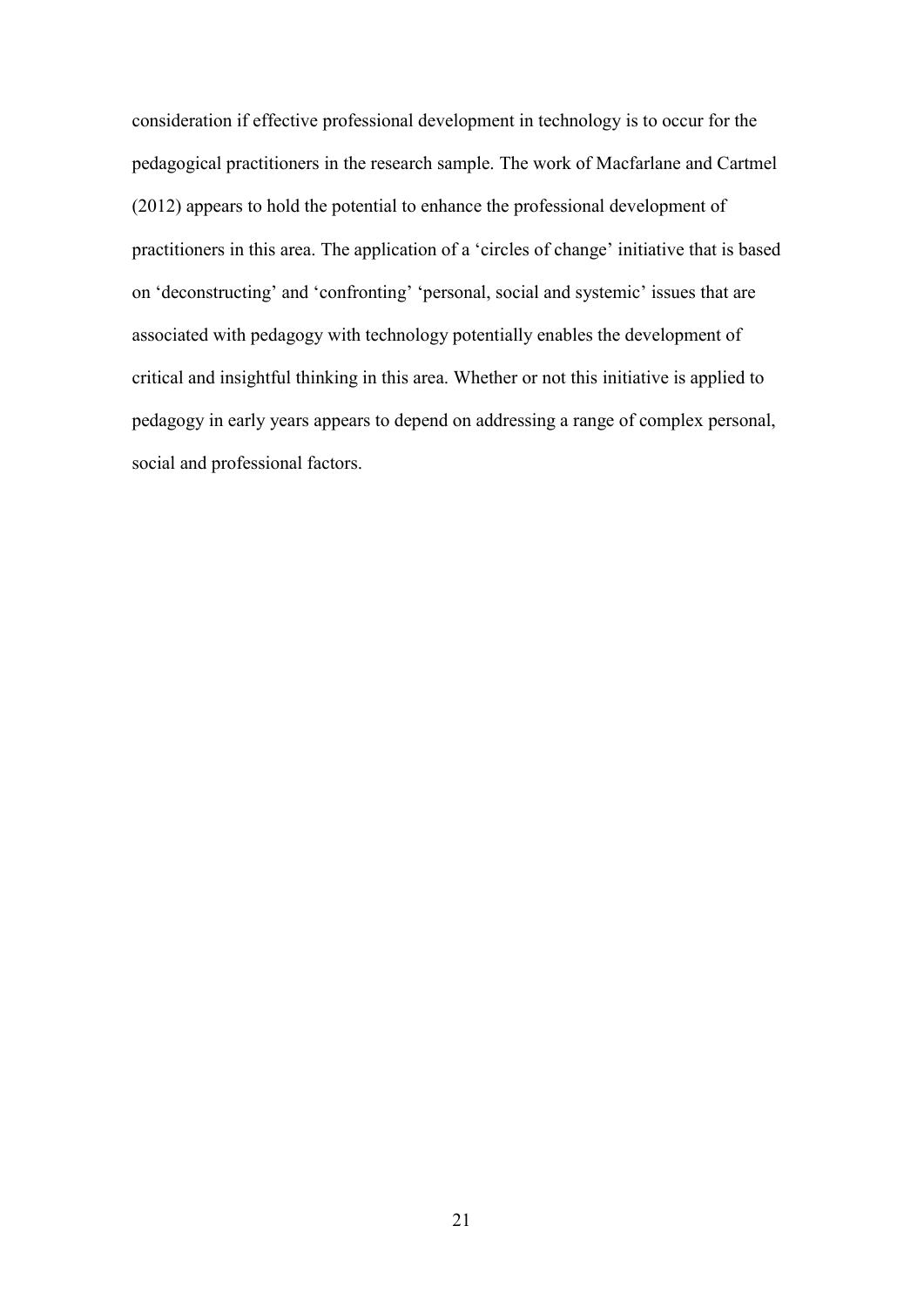### **References**

- Bers, M. 2008. *Blocks to Robots: Learning with Technology in the Early Childhood Classroom.*  New York: Teachers College Press.
- Blunkett, D. 2000. "Greenwich Speech." Department for Education and Employment. Accessed July 20. [http://www.cms1.gre.ac.uk/dfee/#speech.](http://www.cms1.gre.ac.uk/dfee/#speech)
- Brown, C., Y. Lan, and H. In Jeong. 2015. "Beginning to Entangle the Strange Coupling of Power Within a Neoliberal Early Education Context." *International Journal of Early Years Education* 23 (2): 138-152. doi: 10.1080/09669760.2015.1034093.
- Carmichael, P., and R. Procter. 2006. "IT for Education Research: Using New Technology to Enhance a Complex Research Programme*.*" London: Institute of Education. Accessed July 20. [http://www.tlrp.org/pub/documents/no16\\_procter.pdf.](http://www.tlrp.org/pub/documents/no16_procter.pdf)
- Clegg, S., A. Hudson, and J. Steel. 2003. "The Emperor's New Clothes: Globalisation and Elearning in Higher Education." *British Journal of Sociology of Education* 24 (1): 39-53. doi:10.1080/01425690301914.
- Conservative Party Manifesto. 2015. "Strong Leadership, a Clear Economic Plan, a Brighter More Secure Future." Accessed June 1. [https://www.conservatives.com/Manifesto.](https://www.conservatives.com/Manifesto)
- Drotner, K., H. Siggaard Jensen, and K. Christian Schroder. 2008. *Informal Learning and Digital Media*. Newcastle: Cambridge Scholars Publishing.
- Goldberg, A., M. Russell, and A.Cook. 2003. "The Effects of Computers on Students' Writing: a Meta-Analysis from 1992-2002." *Journal of Technology Learning and Assessment* 2 (1): 1-52. issn: 1540-2525.
- Hammersley, M., and P. Atkinson. 1983. *Ethnography: Principles in Practice*. London: Routledge.
- Harland, J., and K. Kinder. 2014. "Teachers' Continuing Professional Development: Framing a Model of Outcomes." *Professional Development in Education* 40 (4): 669-682. doi: 10.1080/19415257.2014.952094.
- Ingleby, E. 2015. "The Impact of Changing Policies About Technology on the Professional Development Needs of Early Years Educators in England." *Professional Development in Education* 41 (1): 144-158. doi:10.180/19415257.2014.894482.
- Jones, R. 1980. "Microcomputers: Their Uses in Primary Schools." *Cambridge Journal of Education* 10 (3): 144-53*.* doi: 10.1080/0305764800100303.
- Krippendorp, K. 2004. *Content Analysis: An Introduction to Its Methodology.* Thousand Oaks, CA: Sage.
- LeCompte, M., and J. Preissle. 1993. *Ethnography and Qualitative Design in Educational*  Research. 2<sup>nd</sup> ed. London: Academic Press.
- Leask, M., and S. Younie. 2013. "National Models for Continuing Professional Development: the Challenges of Twenty First Century Knowledge Management." *Professional Development in Education* 39 (2): 273-287. doi: 10.1080/19415257.2012.762419.
- Marsh, J., G. Brooks, J. Hughes, L. Ritchie, S. Roberts and K. Wright. 2005. *Digital Beginnings*: *Young Children's Use of Popular Culture, Media and New Technologies.* Sheffield: University of Sheffield Literacy Research Centre.
- McFarlane, K., and J. Cartmel. 2012. "Circles of Change Revisited: Building Leadership, Scholarship and Professional Identity in the Children's Services Sector." *Professional Development in Education* 38 (5): 845-861.doi: 10.1080/19415257.2012.666052.
- McKie, L., S. Bowlby, and S. Gregory. 2001. "Gender, Caring and Employment in Britain." *Journal of Social Policy* 30 (2): 233-258. doi: 10.1017/S0047279401006262.
- Merriam, S.B. 2009. *Qualitative Research: A Guide to Design and Implementation*. San Francisco, CA: Jossey-Bass.
- Parker-Rees, R., C. Leeson, J. Willan, and J. Savage. 2004. *Early Childhood Studies*. 3<sup>rd</sup> ed. Exeter: Learning Matters.
- Plowman, L., and C. Stephen. 2005. "Children, Play and Computers in Pre-School Education." *British Journal of Educational Technology* 36 (2): 145-157. doi: 10.1111/j.1467- 8535.2005.00449x.